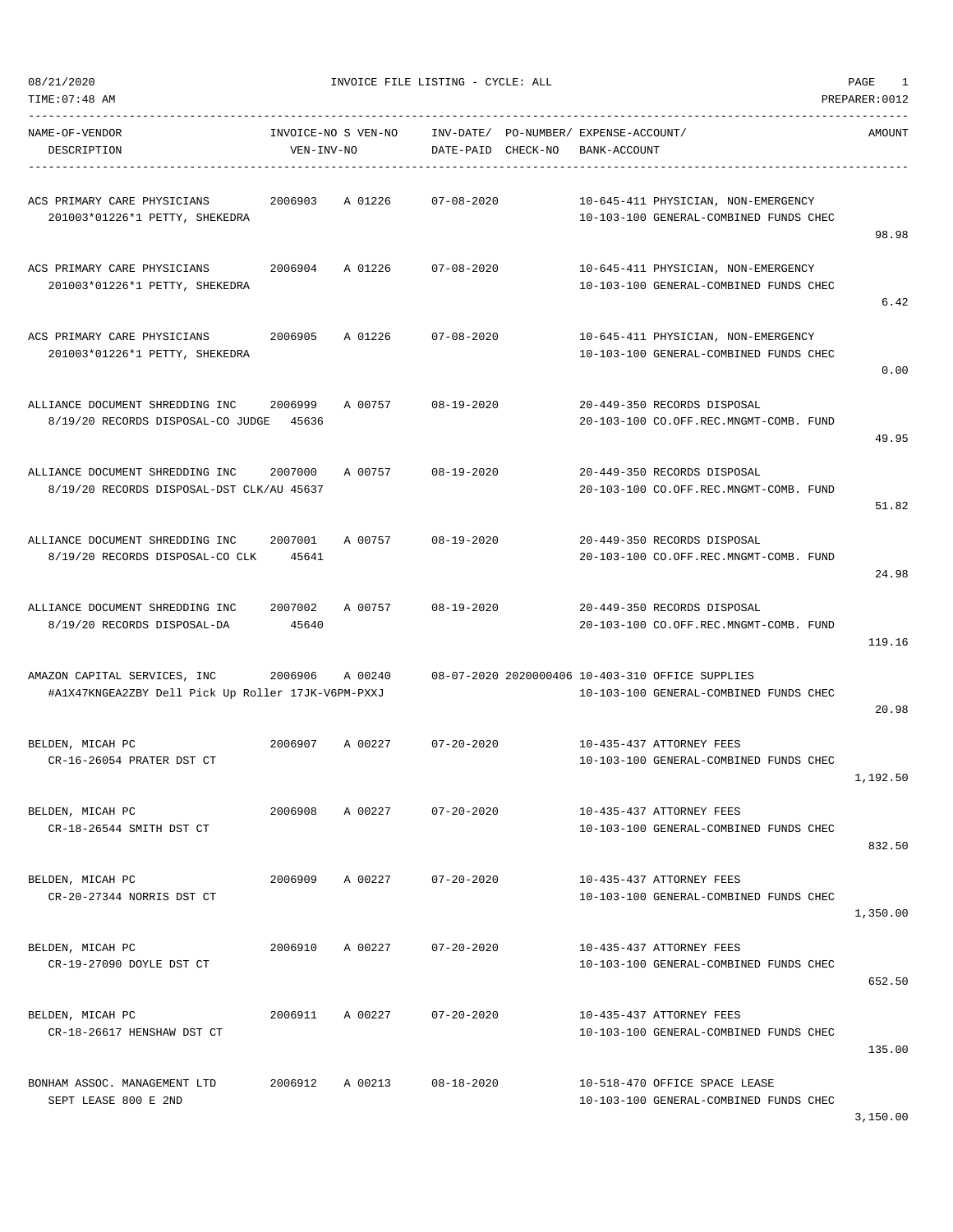TIME:07:48 AM PREPARER:0012

08/21/2020 INVOICE FILE LISTING - CYCLE: ALL PAGE 2

-----------------------------------------------------------------------------------------------------------------------------------

| NAME-OF-VENDOR<br>DESCRIPTION<br>----------------------------------- | VEN-INV-NO | INVOICE-NO S VEN-NO<br>----------------------- | DATE-PAID CHECK-NO | INV-DATE/ PO-NUMBER/ EXPENSE-ACCOUNT/<br>BANK-ACCOUNT                         | <b>AMOUNT</b> |
|----------------------------------------------------------------------|------------|------------------------------------------------|--------------------|-------------------------------------------------------------------------------|---------------|
| BONHAM COMMUNITY HEALTH CENTER<br>191204*00733*16 SPURLOCK, STEP     | 2006832    | A 00733                                        | $07 - 16 - 2020$   | 10-645-411 PHYSICIAN, NON-EMERGENCY<br>10-103-100 GENERAL-COMBINED FUNDS CHEC | 33.27         |
| BONHAM COMMUNITY HEALTH CENTER<br>200901*00733*8 BENGE, AMY JEAN     | 2006838    | A 00733                                        | $05 - 15 - 2020$   | 10-645-411 PHYSICIAN, NON-EMERGENCY<br>10-103-100 GENERAL-COMBINED FUNDS CHEC | 33.27         |
| BONHAM COMMUNITY HEALTH CENTER<br>200901*00733*7 BENGE, AMY JEAN     | 2006840    | A 00733                                        | $08 - 07 - 2020$   | 10-645-411 PHYSICIAN, NON-EMERGENCY<br>10-103-100 GENERAL-COMBINED FUNDS CHEC | 33.27         |
| BONHAM COMMUNITY HEALTH CENTER<br>200607*00733*1 VILETA, JOHN JA     | 2006863    | A 00733                                        | $06 - 19 - 2020$   | 10-645-411 PHYSICIAN, NON-EMERGENCY<br>10-103-100 GENERAL-COMBINED FUNDS CHEC | 33.27         |
| BONHAM COMMUNITY HEALTH CENTER<br>200712*00733*2 CALDERWOOD, JOH     | 2006864    | A 00733                                        | $08 - 05 - 2020$   | 10-645-411 PHYSICIAN, NON-EMERGENCY<br>10-103-100 GENERAL-COMBINED FUNDS CHEC | 33.27         |
| BONHAM COMMUNITY HEALTH CENTER<br>200712*00733*2 CALDERWOOD, JOH     | 2006865    | A 00733                                        | $08 - 05 - 2020$   | 10-645-411 PHYSICIAN, NON-EMERGENCY<br>10-103-100 GENERAL-COMBINED FUNDS CHEC | 13.31         |
| BONHAM COMMUNITY HEALTH CENTER<br>200712*00733*2 CALDERWOOD, JOH     | 2006866    | A 00733                                        | $08 - 05 - 2020$   | 10-645-411 PHYSICIAN, NON-EMERGENCY<br>10-103-100 GENERAL-COMBINED FUNDS CHEC | 10.00         |
| BONHAM COMMUNITY HEALTH CENTER<br>200712*00733*3 CALDERWOOD, JOH     | 2006869    | A 00733                                        | $07 - 31 - 2020$   | 10-645-411 PHYSICIAN, NON-EMERGENCY<br>10-103-100 GENERAL-COMBINED FUNDS CHEC | 9.86          |
| BONHAM COMMUNITY HEALTH CENTER<br>200712*00733*3 CALDERWOOD, JOH     | 2006870    | A 00733                                        | $07 - 31 - 2020$   | 10-645-411 PHYSICIAN, NON-EMERGENCY<br>10-103-100 GENERAL-COMBINED FUNDS CHEC | 10.02         |
| BONHAM COMMUNITY HEALTH CENTER<br>200712*00733*3 CALDERWOOD, JOH     | 2006871    | A 00733                                        | $07 - 31 - 2020$   | 10-645-411 PHYSICIAN, NON-EMERGENCY<br>10-103-100 GENERAL-COMBINED FUNDS CHEC | 11.56         |
| BONHAM COMMUNITY HEALTH CENTER<br>200712*00733*3 CALDERWOOD, JOH     | 2006872    | A 00733                                        | $07 - 31 - 2020$   | 10-645-411 PHYSICIAN, NON-EMERGENCY<br>10-103-100 GENERAL-COMBINED FUNDS CHEC | 13.31         |
| BONHAM COMMUNITY HEALTH CENTER<br>200712*00733*3 CALDERWOOD, JOH     | 2006873    | A 00733                                        | $07 - 31 - 2020$   | 10-645-411 PHYSICIAN, NON-EMERGENCY<br>10-103-100 GENERAL-COMBINED FUNDS CHEC | 9.64          |
| BONHAM COMMUNITY HEALTH CENTER<br>200712*00733*3 CALDERWOOD, JOH     | 2006874    | A 00733                                        | $07 - 31 - 2020$   | 10-645-411 PHYSICIAN, NON-EMERGENCY<br>10-103-100 GENERAL-COMBINED FUNDS CHEC | 0.00          |
| BONHAM COMMUNITY HEALTH CENTER<br>200712*00733*1 CALDERWOOD, JOH     | 2006875    | A 00733                                        | $07 - 31 - 2020$   | 10-645-411 PHYSICIAN, NON-EMERGENCY<br>10-103-100 GENERAL-COMBINED FUNDS CHEC | 16.72         |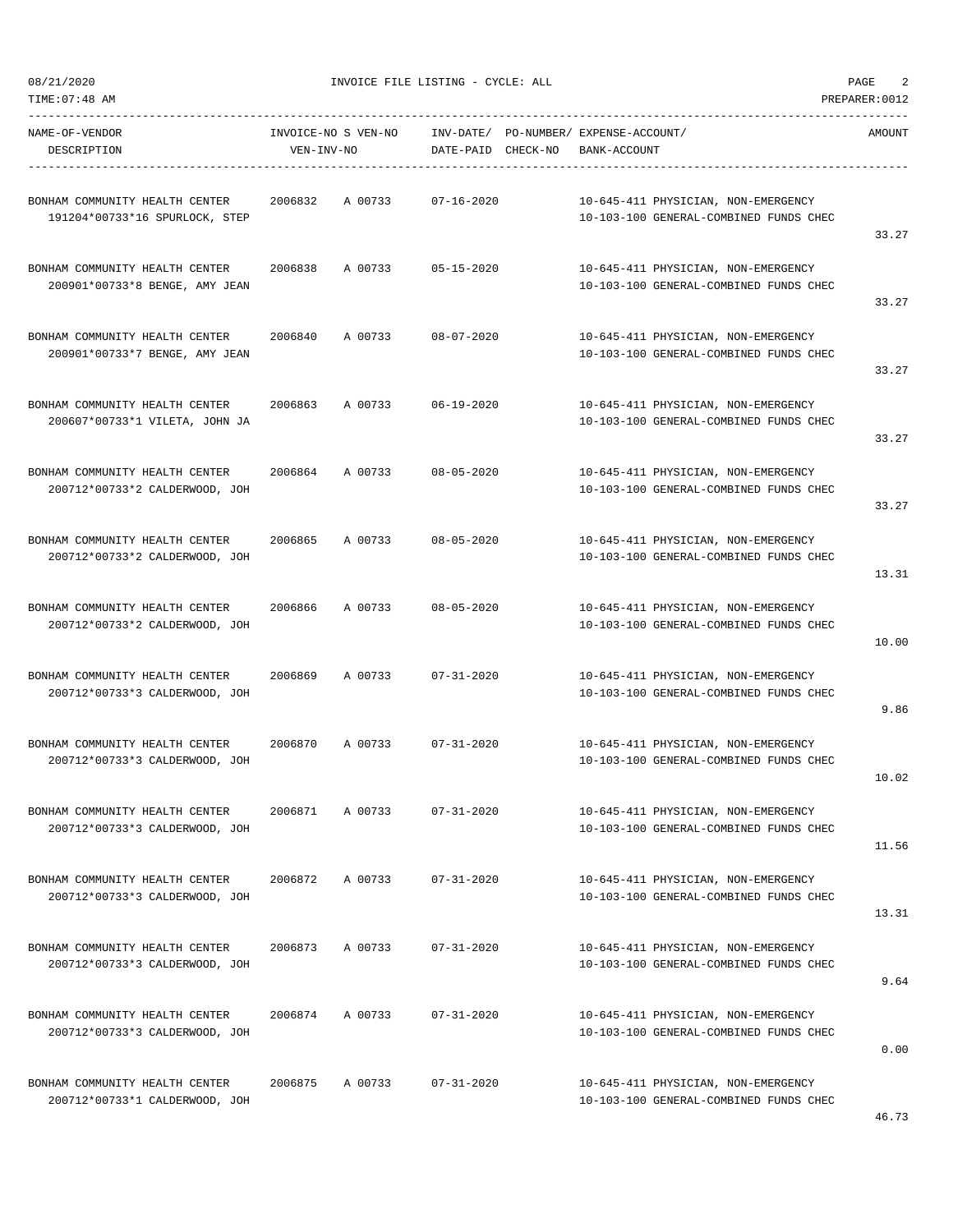TIME:07:48 AM PREPARER:0012

08/21/2020 INVOICE FILE LISTING - CYCLE: ALL PAGE 3

-----------------------------------------------------------------------------------------------------------------------------------

| NAME-OF-VENDOR<br>DESCRIPTION                                    | INVOICE-NO S VEN-NO<br>VEN-INV-NO |         |                  |  | DATE-PAID CHECK-NO                                                            |       |  |  | INV-DATE/ PO-NUMBER/ EXPENSE-ACCOUNT/<br>BANK-ACCOUNT<br>10-645-411 PHYSICIAN, NON-EMERGENCY<br>10-103-100 GENERAL-COMBINED FUNDS CHEC<br>10-645-411 PHYSICIAN, NON-EMERGENCY<br>10-103-100 GENERAL-COMBINED FUNDS CHEC<br>10-645-411 PHYSICIAN, NON-EMERGENCY | AMOUNT |
|------------------------------------------------------------------|-----------------------------------|---------|------------------|--|-------------------------------------------------------------------------------|-------|--|--|----------------------------------------------------------------------------------------------------------------------------------------------------------------------------------------------------------------------------------------------------------------|--------|
| BONHAM COMMUNITY HEALTH CENTER<br>200712*00733*1 CALDERWOOD, JOH | 2006876                           | A 00733 | $07 - 31 - 2020$ |  |                                                                               | 9.06  |  |  |                                                                                                                                                                                                                                                                |        |
| BONHAM COMMUNITY HEALTH CENTER<br>200712*00733*1 CALDERWOOD, JOH | 2006877                           | A 00733 | $07 - 31 - 2020$ |  |                                                                               | 5.39  |  |  |                                                                                                                                                                                                                                                                |        |
| BONHAM COMMUNITY HEALTH CENTER<br>200712*00733*1 CALDERWOOD, JOH | 2006878                           | A 00733 | $07 - 31 - 2020$ |  | 10-103-100 GENERAL-COMBINED FUNDS CHEC                                        | 4.83  |  |  |                                                                                                                                                                                                                                                                |        |
| BONHAM COMMUNITY HEALTH CENTER<br>200712*00733*1 CALDERWOOD, JOH | 2006879                           | A 00733 | $07 - 31 - 2020$ |  | 10-645-411 PHYSICIAN, NON-EMERGENCY<br>10-103-100 GENERAL-COMBINED FUNDS CHEC | 8.42  |  |  |                                                                                                                                                                                                                                                                |        |
| BONHAM COMMUNITY HEALTH CENTER<br>200712*00733*1 CALDERWOOD, JOH | 2006880                           | A 00733 | $07 - 31 - 2020$ |  | 10-645-411 PHYSICIAN, NON-EMERGENCY<br>10-103-100 GENERAL-COMBINED FUNDS CHEC | 15.68 |  |  |                                                                                                                                                                                                                                                                |        |
| BONHAM COMMUNITY HEALTH CENTER<br>200608*00733*1 JONES, LYNNETTE | 2006888                           | A 00733 | $07 - 13 - 2020$ |  | 10-645-411 PHYSICIAN, NON-EMERGENCY<br>10-103-100 GENERAL-COMBINED FUNDS CHEC | 25.52 |  |  |                                                                                                                                                                                                                                                                |        |
| BONHAM COMMUNITY HEALTH CENTER<br>930026*00733*44 ROBERTS, MELIS | 2006889                           | A 00733 | $07 - 10 - 2020$ |  | 10-645-411 PHYSICIAN, NON-EMERGENCY<br>10-103-100 GENERAL-COMBINED FUNDS CHEC | 9.86  |  |  |                                                                                                                                                                                                                                                                |        |
| BONHAM COMMUNITY HEALTH CENTER<br>930026*00733*46 ROBERTS, MELIS | 2006890                           | A 00733 | $06 - 24 - 2020$ |  | 10-645-411 PHYSICIAN, NON-EMERGENCY<br>10-103-100 GENERAL-COMBINED FUNDS CHEC | 46.73 |  |  |                                                                                                                                                                                                                                                                |        |
| BONHAM COMMUNITY HEALTH CENTER<br>930026*00733*46 ROBERTS, MELIS | 2006891                           | A 00733 | $06 - 24 - 2020$ |  | 10-645-411 PHYSICIAN, NON-EMERGENCY<br>10-103-100 GENERAL-COMBINED FUNDS CHEC | 9.06  |  |  |                                                                                                                                                                                                                                                                |        |
| BONHAM COMMUNITY HEALTH CENTER<br>930026*00733*46 ROBERTS, MELIS | 2006892                           | A 00733 | $06 - 24 - 2020$ |  | 10-645-411 PHYSICIAN, NON-EMERGENCY<br>10-103-100 GENERAL-COMBINED FUNDS CHEC | 15.68 |  |  |                                                                                                                                                                                                                                                                |        |
| BONHAM COMMUNITY HEALTH CENTER<br>930026*00733*46 ROBERTS, MELIS | 2006893                           | A 00733 | $06 - 24 - 2020$ |  | 10-645-411 PHYSICIAN, NON-EMERGENCY<br>10-103-100 GENERAL-COMBINED FUNDS CHEC | 7.25  |  |  |                                                                                                                                                                                                                                                                |        |
| BONHAM COMMUNITY HEALTH CENTER<br>930026*00733*46 ROBERTS, MELIS | 2006894                           | A 00733 | $06 - 24 - 2020$ |  | 10-645-411 PHYSICIAN, NON-EMERGENCY<br>10-103-100 GENERAL-COMBINED FUNDS CHEC | 9.86  |  |  |                                                                                                                                                                                                                                                                |        |
| BONHAM COMMUNITY HEALTH CENTER<br>930026*00733*46 ROBERTS, MELIS | 2006895                           | A 00733 | $06 - 24 - 2020$ |  | 10-645-411 PHYSICIAN, NON-EMERGENCY<br>10-103-100 GENERAL-COMBINED FUNDS CHEC | 10.00 |  |  |                                                                                                                                                                                                                                                                |        |
| BONHAM COMMUNITY HEALTH CENTER<br>930026*00733*45 ROBERTS, MELIS | 2006896                           | A 00733 | $07 - 10 - 2020$ |  | 10-645-411 PHYSICIAN, NON-EMERGENCY<br>10-103-100 GENERAL-COMBINED FUNDS CHEC | 13.22 |  |  |                                                                                                                                                                                                                                                                |        |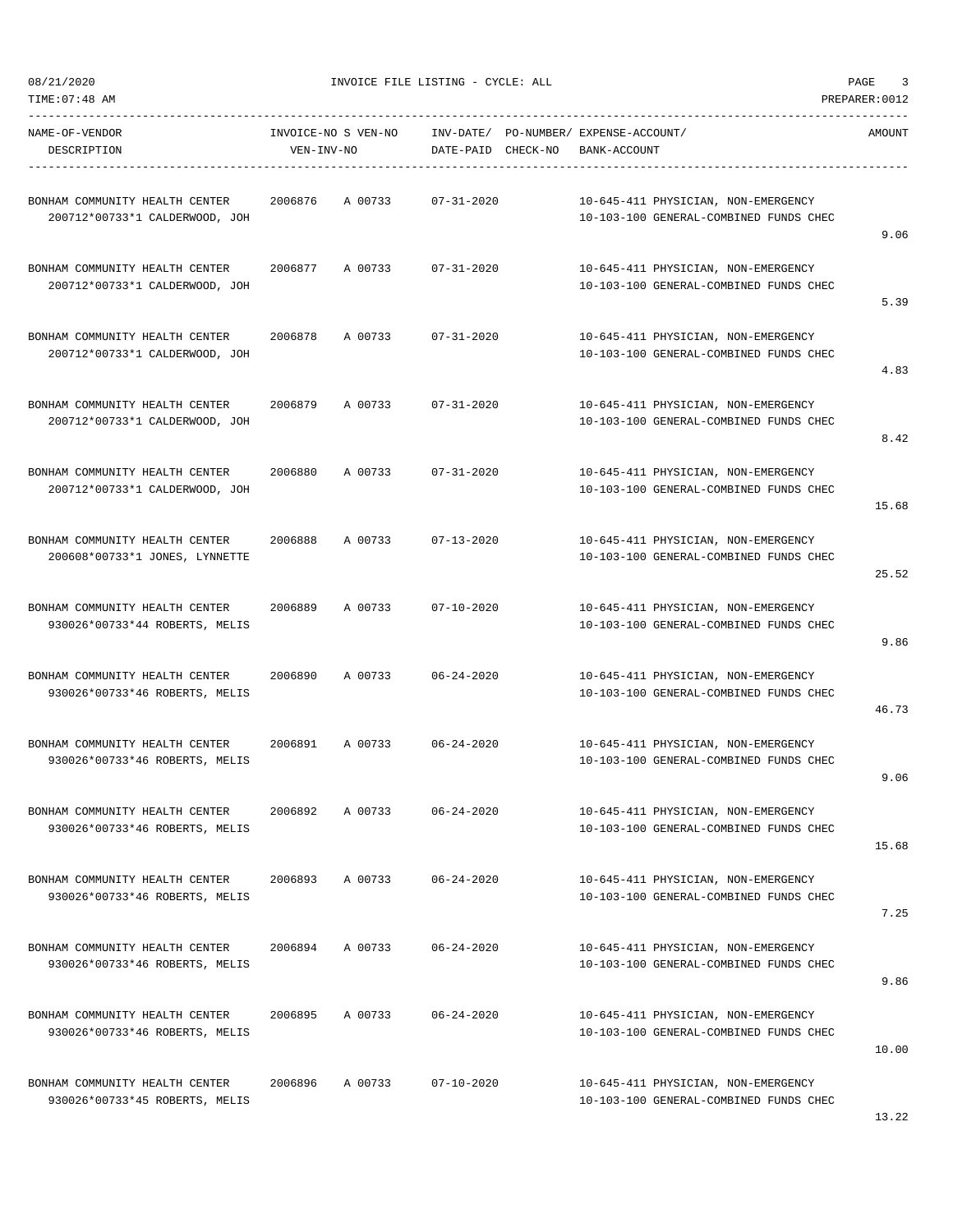| NAME-OF-VENDOR<br>DESCRIPTION                                      | VEN-INV-NO                    | INVOICE-NO S VEN-NO     INV-DATE/ PO-NUMBER/ EXPENSE-ACCOUNT/<br>DATE-PAID CHECK-NO | BANK-ACCOUNT                                                                  | AMOUNT    |
|--------------------------------------------------------------------|-------------------------------|-------------------------------------------------------------------------------------|-------------------------------------------------------------------------------|-----------|
| BONHAM QUICK LUBE<br>8/13/20 2018 FORD UNIT 4599 92681             | 2006913 A 00800               | $08 - 13 - 2020$                                                                    | 10-560-454 R & M AUTOMOBILES<br>10-103-100 GENERAL-COMBINED FUNDS CHEC        | 57.00     |
| BONHAM QUICK LUBE<br>8/13/20 2019 FORD UNIT 5299                   | 2006914 A 00800<br>92706      | 08-13-2020                                                                          | 10-560-454 R & M AUTOMOBILES<br>10-103-100 GENERAL-COMBINED FUNDS CHEC        | 47.00     |
| BONHAM QUICK LUBE<br>8/10/20 2019 FORD UNIT 5206                   | 2006915<br>A 00800<br>92489   | $08 - 10 - 2020$                                                                    | 10-560-454 R & M AUTOMOBILES<br>10-103-100 GENERAL-COMBINED FUNDS CHEC        | 47.00     |
| BONHAM QUICK LUBE<br>8/6/20 2018 FORD UNIT 1068                    | 2006916<br>A 00800<br>92334   | $08 - 06 - 2020$                                                                    | 10-560-454 R & M AUTOMOBILES<br>10-103-100 GENERAL-COMBINED FUNDS CHEC        | 47.00     |
| BONHAM, CITY OF<br>SEPT LEASE 514 CHESTNUT                         | 2006917 A 00046 08-18-2020    |                                                                                     | 10-518-470 OFFICE SPACE LEASE<br>10-103-100 GENERAL-COMBINED FUNDS CHEC       | 2,500.00  |
| BONHAM, CITY OF/911/AMBULANCE<br>AUGUST AMBULANCE SERVICE          | 2006918 A 00340 08-18-2020    |                                                                                     | 10-540-417 AMBULANCE SERVICE<br>10-103-100 GENERAL-COMBINED FUNDS CHEC        | 45,000.00 |
| BRANNAN, QUIENCY SMITH<br>FA-20-44740 REYNOLDS DST CT              | 2006919 A 00725 08-16-2020    |                                                                                     | 10-435-436 ATTORNEY FEES- CPS CASES<br>10-103-100 GENERAL-COMBINED FUNDS CHEC | 224.00    |
| BRAZOS TRAILER MANUFACTURING LLC<br>6/12/20 2021 BRAZOS TRLR LEASE | 2007003<br>A 00406<br>1005003 | $06 - 12 - 2020$                                                                    | 24-624-460 EQUIPMENT RENTAL/LEASE<br>24-103-100 R&B#4- COMBINED FUNDS CHECK   | 3,000.00  |
| BRESE-LEBRON LAW, PLLC<br>FA-19-44312 WILMOTH DST CT               | 2006920 A 00449 08-04-2020    |                                                                                     | 10-435-436 ATTORNEY FEES- CPS CASES<br>10-103-100 GENERAL-COMBINED FUNDS CHEC | 535.50    |
| BRESE-LEBRON LAW, PLLC<br>FA-19-44272 ROUNDTREE DST CT             | 2006921 A 00449               | 08-10-2020                                                                          | 10-435-436 ATTORNEY FEES- CPS CASES<br>10-103-100 GENERAL-COMBINED FUNDS CHEC | 527.00    |
| BRESE-LEBRON LAW, PLLC<br>FA-19-44277 OBIER DST CT                 | 2006922 A 00449 08-10-2020    |                                                                                     | 10-435-436 ATTORNEY FEES- CPS CASES<br>10-103-100 GENERAL-COMBINED FUNDS CHEC | 178.50    |
| CONCORD NORTH TEXAS<br>SO39408*01205*1 SMITH, BLAKE M              | 2006883 A 01205               | $07 - 25 - 2020$                                                                    | 10-565-405 PRISONER MEDICAL<br>10-103-100 GENERAL-COMBINED FUNDS CHEC         | 98.98     |
| CONCORD NORTH TEXAS<br>SO39408*01205*1 SMITH, BLAKE M              | 2006884 A 01205               | $07 - 25 - 2020$                                                                    | 10-565-405 PRISONER MEDICAL<br>10-103-100 GENERAL-COMBINED FUNDS CHEC         | 0.00      |
| COOPER-SORRELLS FUNERAL HOME<br>8/3/20 NAYLOR INDIGENT             | 2006923 A 00163<br>B20-71     | $08 - 03 - 2020$                                                                    | 10-696-492 INDIGENT BURIAL<br>10-103-100 GENERAL-COMBINED FUNDS CHEC          | 500.00    |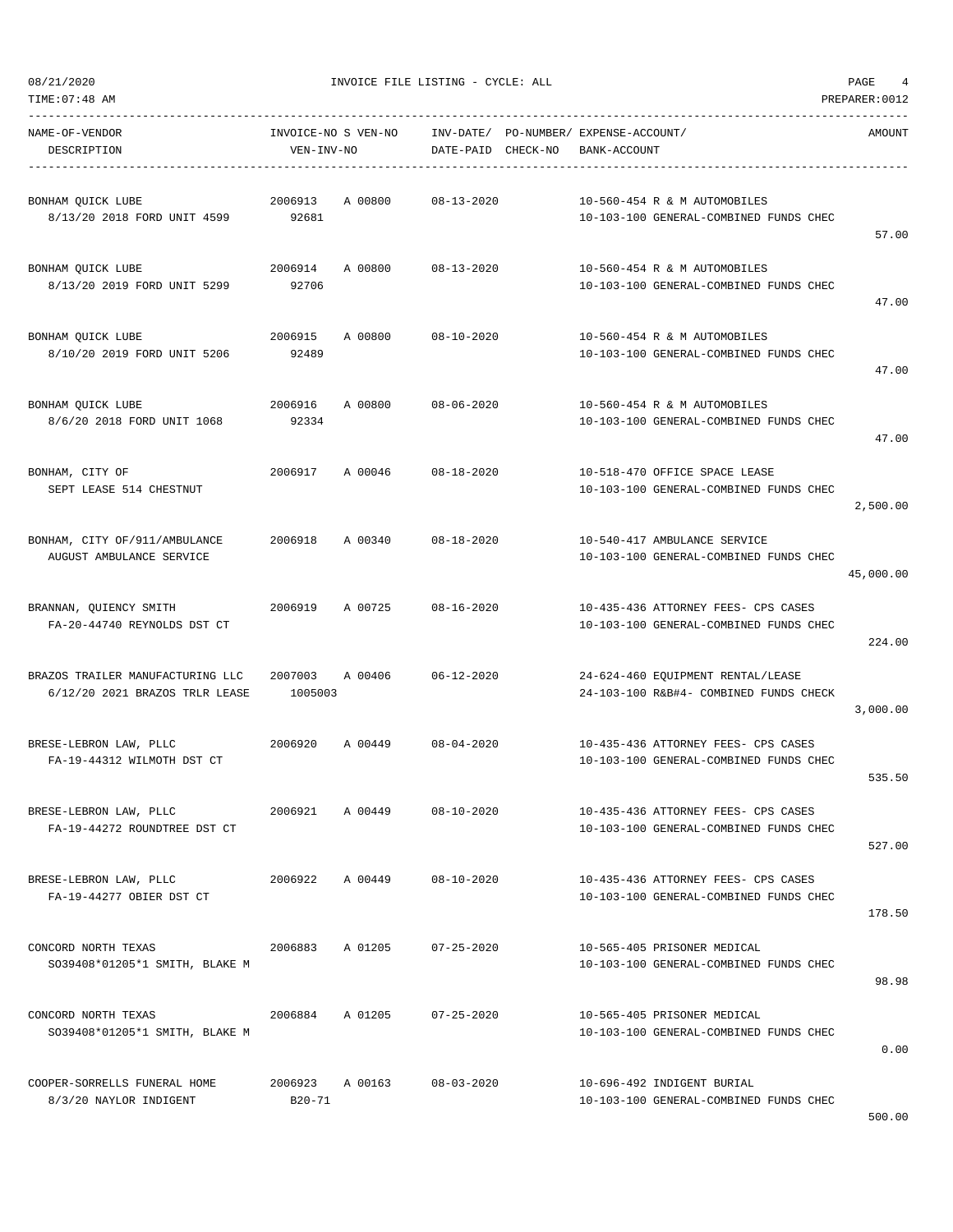|  | 08/21/2020 |  |
|--|------------|--|
|  |            |  |

| NAME-OF-VENDOR<br>DESCRIPTION                                              | VEN-INV-NO | INVOICE-NO S VEN-NO    INV-DATE/ PO-NUMBER/ EXPENSE-ACCOUNT/ | DATE-PAID CHECK-NO | BANK-ACCOUNT         |                                                                           | AMOUNT   |
|----------------------------------------------------------------------------|------------|--------------------------------------------------------------|--------------------|----------------------|---------------------------------------------------------------------------|----------|
| COOPER-SORRELLS FUNERAL HOME<br>8/13/20 SMITH REMOVAL/POUCH/TRANSPO C20-14 |            | 2006992 A 00163 08-13-2020                                   |                    | 10-425-466 AUTOPSIES | 10-103-100 GENERAL-COMBINED FUNDS CHEC                                    | 606.25   |
| DALLAS COUNTY TREASURER<br>#1244 CAMPELL/DAMERON/DUNN                      | 456918     | 2006924 A 00056                                              | 08-06-2020         | 10-425-466 AUTOPSIES | 10-103-100 GENERAL-COMBINED FUNDS CHEC                                    | 7,050.00 |
| DATA RX MANAGEMENT<br>200901*00965*10 BENGE, AMY JEA                       | 2006833    | A 00965 08-07-2020                                           |                    |                      | 10-645-412 PRESCRIPTIONS, DRUGS<br>10-103-100 GENERAL-COMBINED FUNDS CHEC | 141.51   |
| DATA RX MANAGEMENT<br>170902*00965*45 FRANKS, SHEILA                       | 2006835    | A 00965 08-04-2020                                           |                    |                      | 10-645-412 PRESCRIPTIONS, DRUGS<br>10-103-100 GENERAL-COMBINED FUNDS CHEC | 62.52    |
| DATA RX MANAGEMENT<br>200709*00965*3 WALLACE, MARSHA                       |            | 2006841 A00965 08-03-2020                                    |                    |                      | 10-645-412 PRESCRIPTIONS, DRUGS<br>10-103-100 GENERAL-COMBINED FUNDS CHEC | 40.62    |
| DATA RX MANAGEMENT<br>200709*00965*3 WALLACE, MARSHA                       |            | 2006842 A00965 08-03-2020                                    |                    |                      | 10-645-412 PRESCRIPTIONS, DRUGS<br>10-103-100 GENERAL-COMBINED FUNDS CHEC | 62.52    |
| DATA RX MANAGEMENT<br>180512*00965*7 NORTON, CAROL E                       |            | 2006843 A 00965 08-03-2020                                   |                    |                      | 10-645-412 PRESCRIPTIONS, DRUGS<br>10-103-100 GENERAL-COMBINED FUNDS CHEC | 201.80   |
| DATA RX MANAGEMENT<br>110211*00965*56 JENNINGS, SHEL                       |            | 2006852 A 00965 08-03-2020                                   |                    |                      | 10-645-412 PRESCRIPTIONS, DRUGS<br>10-103-100 GENERAL-COMBINED FUNDS CHEC | 131.46   |
| DATA RX MANAGEMENT<br>110211*00965*56 JENNINGS, SHEL                       |            | 2006853 A 00965 08-03-2020                                   |                    |                      | 10-645-412 PRESCRIPTIONS, DRUGS<br>10-103-100 GENERAL-COMBINED FUNDS CHEC | 169.53   |
| DATA RX MANAGEMENT<br>110211*00965*56 JENNINGS, SHEL                       | 2006854    | A 00965                                                      | $08 - 06 - 2020$   |                      | 10-645-409 DIABETIC SUPPLIES<br>10-103-100 GENERAL-COMBINED FUNDS CHEC    | 18.60    |
| DATA RX MANAGEMENT<br>200712*00965*1 CALDERWOOD, JOH                       | 2006855    | A 00965 08-05-2020                                           |                    |                      | 10-645-412 PRESCRIPTIONS, DRUGS<br>10-103-100 GENERAL-COMBINED FUNDS CHEC | 30.19    |
| DATA RX MANAGEMENT<br>200712*00965*1 CALDERWOOD, JOH                       | 2006856    | A 00965                                                      | $08 - 05 - 2020$   |                      | 10-645-412 PRESCRIPTIONS, DRUGS<br>10-103-100 GENERAL-COMBINED FUNDS CHEC | 67.12    |
| DATA RX MANAGEMENT<br>200712*00965*1 CALDERWOOD, JOH                       | 2006857    | A 00965                                                      | $08 - 05 - 2020$   |                      | 10-645-412 PRESCRIPTIONS, DRUGS<br>10-103-100 GENERAL-COMBINED FUNDS CHEC | 141.51   |
| DATA RX MANAGEMENT<br>930026*00965*70 ROBERTS, MELIS                       | 2006858    | A 00965 08-03-2020                                           |                    |                      | 10-645-412 PRESCRIPTIONS, DRUGS<br>10-103-100 GENERAL-COMBINED FUNDS CHEC |          |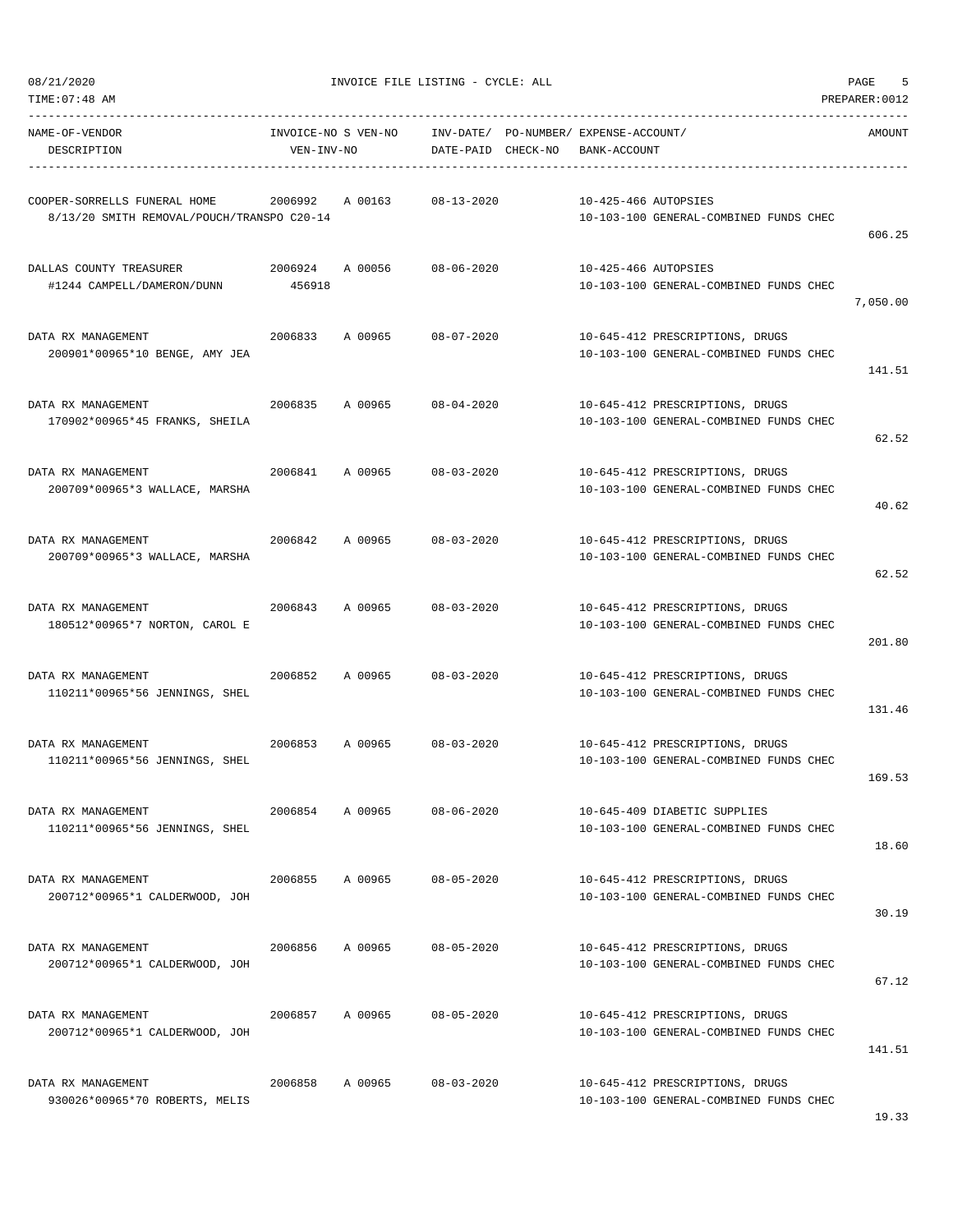| TIME: 07:48 AM                                                 |                                   |         |                    |                                                       |                                                                                            | PREPARER: 0012 |
|----------------------------------------------------------------|-----------------------------------|---------|--------------------|-------------------------------------------------------|--------------------------------------------------------------------------------------------|----------------|
| NAME-OF-VENDOR<br>DESCRIPTION                                  | INVOICE-NO S VEN-NO<br>VEN-INV-NO |         | DATE-PAID CHECK-NO | INV-DATE/ PO-NUMBER/ EXPENSE-ACCOUNT/<br>BANK-ACCOUNT |                                                                                            | AMOUNT         |
| DATA RX MANAGEMENT<br>930026*00965*70 ROBERTS, MELIS           | 2006859                           | A 00965 | $08 - 03 - 2020$   |                                                       | 10-645-412 PRESCRIPTIONS, DRUGS<br>10-103-100 GENERAL-COMBINED FUNDS CHEC                  | 32.76          |
| DATA RX MANAGEMENT<br>930026*00965*70 ROBERTS, MELIS           | 2006860                           | A 00965 | $08 - 03 - 2020$   |                                                       | 10-645-412 PRESCRIPTIONS, DRUGS<br>10-103-100 GENERAL-COMBINED FUNDS CHEC                  | 57.61          |
| DATA RX MANAGEMENT<br>930026*00965*70 ROBERTS, MELIS           | 2006861                           | A 00965 | $08 - 10 - 2020$   |                                                       | 10-645-409 DIABETIC SUPPLIES<br>10-103-100 GENERAL-COMBINED FUNDS CHEC                     | 9.33           |
| DATA RX MANAGEMENT<br>201205*00965*10 LOYA, SHANNON            | 2006867                           | A 00965 | $08 - 03 - 2020$   |                                                       | 10-645-412 PRESCRIPTIONS, DRUGS<br>10-103-100 GENERAL-COMBINED FUNDS CHEC                  | 26.64          |
| DATA RX MANAGEMENT<br>201205*00965*10 LOYA, SHANNON            | 2006868                           | A 00965 | $08 - 03 - 2020$   |                                                       | 10-645-412 PRESCRIPTIONS, DRUGS<br>10-103-100 GENERAL-COMBINED FUNDS CHEC                  | 18.49          |
| DATA RX MANAGEMENT<br>190508*00965*9 WEBB, BRANDIE K           | 2006885                           | A 00965 | $08 - 07 - 2020$   |                                                       | 10-645-412 PRESCRIPTIONS, DRUGS<br>10-103-100 GENERAL-COMBINED FUNDS CHEC                  | 97.24          |
| DATA RX MANAGEMENT<br>190508*00965*9 WEBB, BRANDIE K           | 2006886                           | A 00965 | $08 - 07 - 2020$   |                                                       | 10-645-412 PRESCRIPTIONS, DRUGS<br>10-103-100 GENERAL-COMBINED FUNDS CHEC                  | 62.28          |
| DATA RX MANAGEMENT<br>190508*00965*9 WEBB, BRANDIE K           | 2006887                           | A 00965 | $08 - 07 - 2020$   |                                                       | 10-645-412 PRESCRIPTIONS, DRUGS<br>10-103-100 GENERAL-COMBINED FUNDS CHEC                  | 187.25         |
| DATA RX MANAGEMENT<br>170305*00965*12 MCCOMBS, JOLIN           | 2006901                           | A 00965 | $08 - 06 - 2020$   |                                                       | 10-645-412 PRESCRIPTIONS, DRUGS<br>10-103-100 GENERAL-COMBINED FUNDS CHEC                  | 160.45         |
| DATA RX MANAGEMENT<br>170305*00965*12 MCCOMBS, JOLIN           | 2006902                           | A 00965 | $08 - 06 - 2020$   |                                                       | 10-645-412 PRESCRIPTIONS, DRUGS<br>10-103-100 GENERAL-COMBINED FUNDS CHEC                  | 160.45         |
| DELL MARKETING L.P.<br>#33874740 Toners (7)                    | 2006925<br>10415507554            | A 00696 |                    |                                                       | 08-12-2020 2020000409 10-560-310 OFFICE SUPPLIES<br>10-103-100 GENERAL-COMBINED FUNDS CHEC | 871.08         |
| DERMATOLOGY ASSOC OF DENISON<br>170807*01206*1 TALLEY, KENNETH | 2006845                           | A 01206 | $08 - 07 - 2020$   |                                                       | 10-565-405 PRISONER MEDICAL<br>10-103-100 GENERAL-COMBINED FUNDS CHEC                      | 54.41          |
| DRAKE, ROY V.<br>8/14/20 SMITH EVAL                            | 2006926                           | A 00732 | $08 - 14 - 2020$   |                                                       | 10-560-250 EMPLOYEE PHYSICALS<br>10-103-100 GENERAL-COMBINED FUNDS CHEC                    | 125.00         |
| EVANS, MICHAEL S.<br>FA-20-44560 DUNNING DST CT                | 2006927                           | A 00438 | $08 - 05 - 2020$   |                                                       | 10-435-436 ATTORNEY FEES- CPS CASES<br>10-103-100 GENERAL-COMBINED FUNDS CHEC              |                |

1,450.52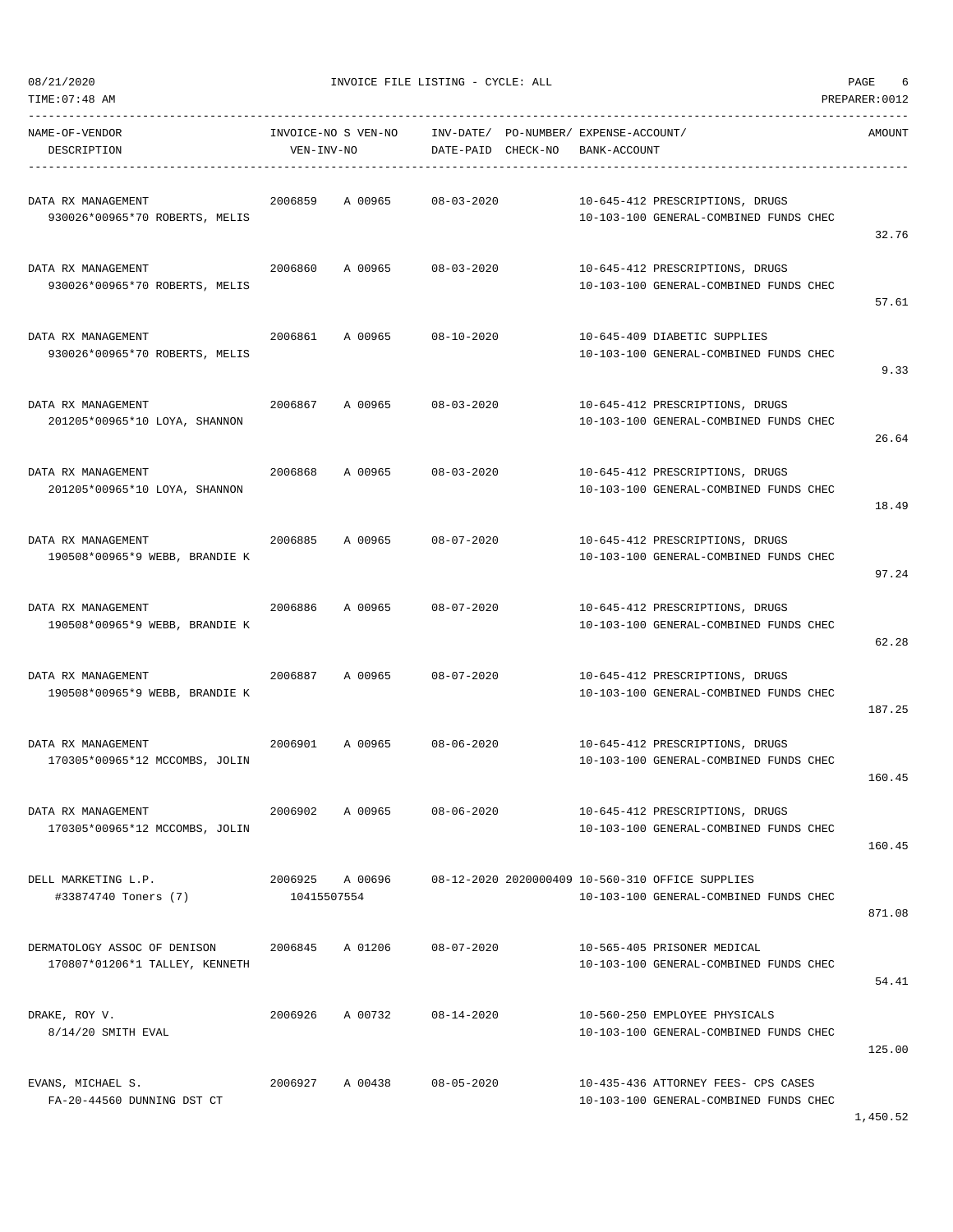| NAME-OF-VENDOR<br>DESCRIPTION                                           | INVOICE-NO S VEN-NO<br>VEN-INV-NO |         | INV-DATE/ PO-NUMBER/ EXPENSE-ACCOUNT/<br>DATE-PAID CHECK-NO | BANK-ACCOUNT |                                                                                             | AMOUNT     |
|-------------------------------------------------------------------------|-----------------------------------|---------|-------------------------------------------------------------|--------------|---------------------------------------------------------------------------------------------|------------|
| FANNIN CENTRAL APPRAISAL DIST<br>OCT-DEC 4TH OTR APPRAISAL SVCS         | 2006928<br>123275                 | A 00069 | $08 - 03 - 2020$                                            |              | 10-409-406 TAX APPRAISAL DISTRICT<br>10-103-100 GENERAL-COMBINED FUNDS CHEC                 | 107,496.55 |
| FANNIN COUNTY CRISIS CENTER<br>FY2020 ANNUAL ALLOCATION                 |                                   |         | 2006998 A 00132 08-19-2020                                  |              | 10-640-414 FANNIN COUNTY CRISIS CENTER<br>10-103-100 GENERAL-COMBINED FUNDS CHEC            | 5,000.00   |
| FANNIN COUNTY ELEC. CO-OP, INC<br>#10115200 PCT 3 ELECTRIC              | 2006983                           | A 00335 | $08 - 07 - 2020$                                            |              | 23-623-440 UTILITY ELECTRICITY<br>23-103-100 R&B#3-COMBINED FUNDS CHECKI                    | 210.50     |
| FIRST UNITED METHODIST CHURCH<br>9/15-10/14/20 LEASE 200 W 8TH          | 2006929                           | A 00215 | 08-19-2020                                                  |              | 10-518-470 OFFICE SPACE LEASE<br>10-103-100 GENERAL-COMBINED FUNDS CHEC                     | 2,350.00   |
| FIRST UNITED METHODIST CHURCH<br>8/18/20 200 W 8TH - ELECTRIC           | 2006930<br>46                     | A 00215 | 08-18-2020                                                  |              | 10-518-440 UTILITIES ELECTRICITY<br>10-103-100 GENERAL-COMBINED FUNDS CHEC                  | 646.28     |
| FIRST UNITED METHODIST CHURCH<br>8/18/20 200 W 8TH - GAS                | 2006931<br>46                     | A 00215 | $08 - 18 - 2020$                                            |              | 10-518-441 UTILITIES GAS<br>10-103-100 GENERAL-COMBINED FUNDS CHEC                          | 71.99      |
| FIRST UNITED METHODIST CHURCH<br>8/18/20 200 W 8TH - WATER/SEWER/TRA 46 | 2006932                           | A 00215 | $08 - 18 - 2020$                                            |              | 10-518-443 TRASH PICKUP SERVICE<br>10-103-100 GENERAL-COMBINED FUNDS CHEC                   | 26.36      |
| GT DISTRIBUTORS, INC<br>#002162 Batteries                               | 2006933 A 00281<br>INV0783384     |         |                                                             |              | 08-03-2020 2020000397 10-560-572 OFFICE EQUIPMENT<br>10-103-100 GENERAL-COMBINED FUNDS CHEC | 41.99      |
| HERRINGTON PLUMBING<br>8/6/20 S ANNEX BATHROOM                          |                                   |         | 2006934 A 00126 08-06-2020                                  |              | 10-513-450 R&M BUILDING<br>10-103-100 GENERAL-COMBINED FUNDS CHEC                           | 75.00      |
| HOLLAND, JORDAN PLLC<br>CR-20-27422-1 DAVIS DST CT                      | 2006935                           | A 00010 | $07 - 20 - 2020$                                            |              | 10-435-437 ATTORNEY FEES<br>10-103-100 GENERAL-COMBINED FUNDS CHEC                          | 752.25     |
| HOLLAND, JORDAN PLLC<br>CR-20-27501 KNOWLES DST CT                      | 2006936                           | A 00010 | $07 - 17 - 2020$                                            |              | 10-435-437 ATTORNEY FEES<br>10-103-100 GENERAL-COMBINED FUNDS CHEC                          | 973.25     |
| HOTSY EOUIPMENT CO.<br>8/12/20 R&M PARTS                                | 2006984 A 00591<br>314415         |         | $08 - 12 - 2020$                                            |              | 23-623-458 R & M MACHINERY PARTS<br>23-103-100 R&B#3-COMBINED FUNDS CHECKI                  | 781.40     |
| JESSICA MCDONALD & ASSOC.<br>FA-19-44277 OBIER DST CT                   | 2006937                           | A 00397 | $08 - 11 - 2020$                                            |              | 10-435-436 ATTORNEY FEES- CPS CASES<br>10-103-100 GENERAL-COMBINED FUNDS CHEC               | 620.00     |
| L & L A/C-ELECTRICAL<br>8/13/20 S JAIL HVAC                             | 2006938<br>1739                   | A 00239 | $08 - 13 - 2020$                                            |              | 10-565-450 R&M BUILDING<br>10-103-100 GENERAL-COMBINED FUNDS CHEC                           |            |

5,200.00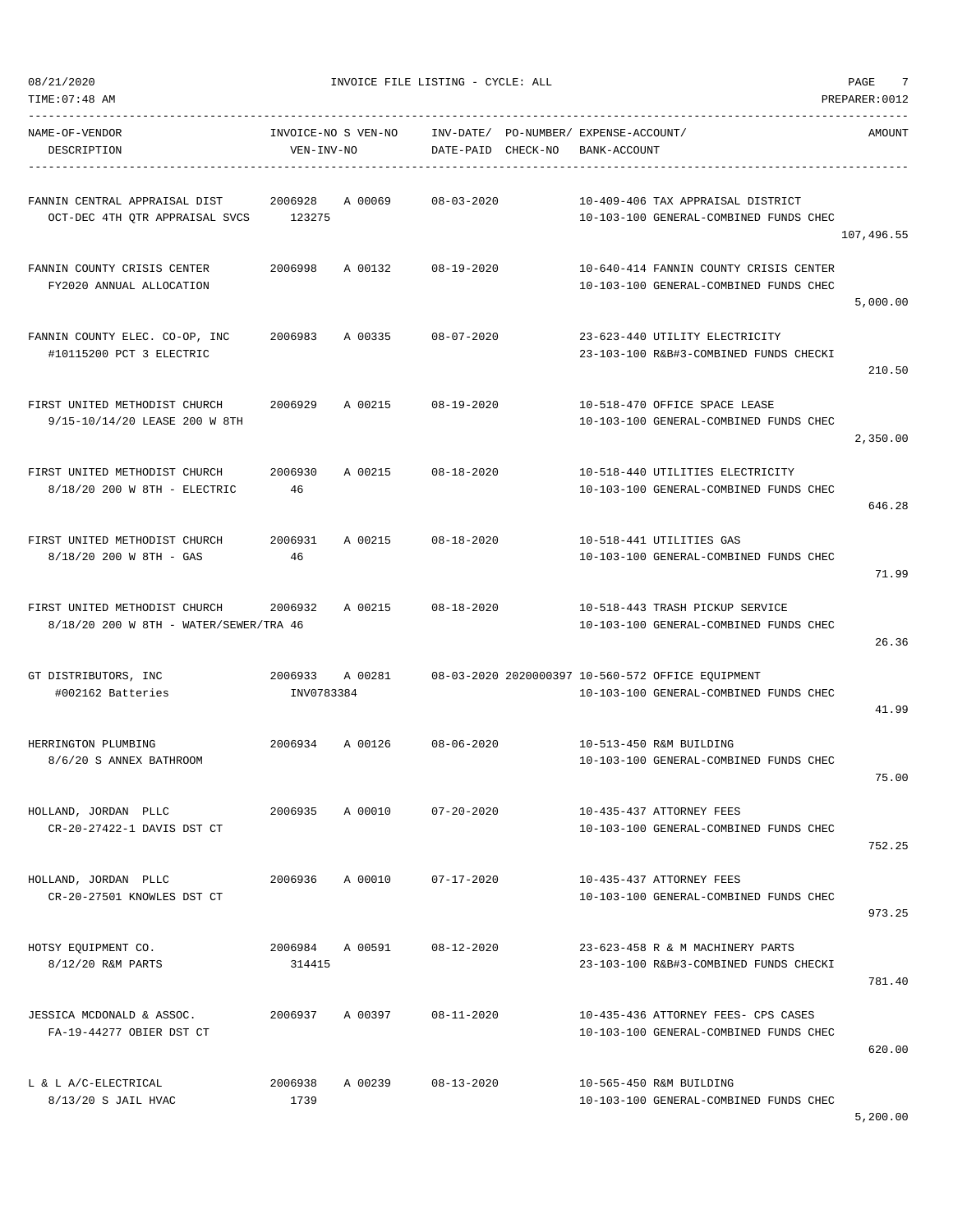| AMOUNT   | PO-NUMBER/ EXPENSE-ACCOUNT/<br>BANK-ACCOUNT | INV-DATE/<br>DATE-PAID CHECK-NO | INVOICE-NO S VEN-NO | VEN-INV-NO | NAME-OF-VENDOR<br>DESCRIPTION |
|----------|---------------------------------------------|---------------------------------|---------------------|------------|-------------------------------|
|          |                                             |                                 |                     |            |                               |
|          | 10-499-460 LEONARD OFFICE RENT              | $08 - 18 - 2020$                | 2006939 A 00048     |            | LEONARD, CITY OF              |
|          | 10-103-100 GENERAL-COMBINED FUNDS CHEC      |                                 |                     |            | SEPT TAG OFFICE LEASE         |
| 100.00   |                                             |                                 |                     |            |                               |
|          | 10-456-460 OFFICE RENTAL                    | $08 - 18 - 2020$                | 2006940 A 00048     |            | LEONARD, CITY OF              |
|          | 10-103-100 GENERAL-COMBINED FUNDS CHEC      |                                 |                     |            | SEPT JP2 OFFICE LEASE         |
| 350.00   |                                             |                                 |                     |            |                               |
|          | 10-510-420 TELEPHONE                        | $08 - 10 - 2020$                | 2006941 A 00437     |            | MARLIN BUSINESS BANK          |
|          | 10-103-100 GENERAL-COMBINED FUNDS CHEC      |                                 |                     | 18297475   | #1735820 TELEPHONE SYSTEM     |
| 3,516.75 |                                             |                                 |                     |            |                               |

| MCCRAW II, BILLY MAYFIELD      | 2006942 | A 00214 | 08-18-2020                                       | 10-518-470 OFFICE SPACE LEASE          |          |
|--------------------------------|---------|---------|--------------------------------------------------|----------------------------------------|----------|
| SEPT 200 E 1ST LEASE-OFFICE    |         |         |                                                  | 10-103-100 GENERAL-COMBINED FUNDS CHEC |          |
|                                |         |         |                                                  |                                        | 2,000.00 |
|                                |         |         |                                                  |                                        |          |
| MCCRAW II, BILLY MAYFIELD      | 2006943 | A 00214 | $08 - 18 - 2020$                                 | 10-518-470 OFFICE SPACE LEASE          |          |
| SEPT 200 E 1ST LEASE-WAREHOUSE |         |         |                                                  | 10-103-100 GENERAL-COMBINED FUNDS CHEC |          |
|                                |         |         |                                                  |                                        | 750.00   |
|                                |         |         |                                                  |                                        |          |
| NT SIGN WERKS                  | 2006990 | A 00012 | 07-01-2020 2020000362 45-478-310 OFFICE SUPPLIES |                                        |          |
| 7/1/20 Curbside Voting signs   | 045014  |         |                                                  | 45-103-100 CHAPTER 19-COMBINED FUNDS C |          |

| OFFICE DEPOT                              | #29023460 Paper and Toner | 2006978<br>116170443001 | A 00216 | 08-14-2020 2020000419 21-625-310 OFFICE SUPPLIES | 21-103-100 R&B#1-COMBINED FUNDS CHECKI |  |                 |
|-------------------------------------------|---------------------------|-------------------------|---------|--------------------------------------------------|----------------------------------------|--|-----------------|
| OFFICE DEPOT<br>#29023460 Paper and Toner |                           | 2006986<br>116170443001 | A 00216 | 08-14-2020 2020000419 24-625-310 OFFICE SUPPLIES | 24-103-100 R&B#4- COMBINED FUNDS CHECK |  | 74.57<br>100.00 |

| OLD SCHOOL ENTERPRISES TWO LLC | 2006944 | A 00436 | $08 - 18 - 2020$ | 10-518-470 OFFICE SPACE LEASE          |          |
|--------------------------------|---------|---------|------------------|----------------------------------------|----------|
| SEPT LEASE 108 E SAM RAYBURN   |         |         |                  | 10-103-100 GENERAL-COMBINED FUNDS CHEC |          |
|                                |         |         |                  |                                        | 1,100.00 |
| PAT'S PUMP SERVICE             | 2006991 | A 00469 | 08-14-2020       | 68-668-165 CONSTRUCTION                |          |
|                                |         |         |                  |                                        |          |
| #712 PORTA-POTTY SVC           | 1789    |         |                  | 68-103-100 GO BONDS CONST.2018-COMB.FU |          |
|                                |         |         |                  |                                        | 740.00   |
|                                |         |         |                  |                                        |          |
| PERKINS, J. DANIEL             | 2006945 | A 00589 | $08 - 13 - 2020$ | 10-435-436 ATTORNEY FEES- CPS CASES    |          |
| FA-19-44435 SKRINE DST CT      |         |         |                  | 10-103-100 GENERAL-COMBINED FUNDS CHEC |          |
|                                |         |         |                  |                                        | 1,098.00 |
|                                |         |         |                  |                                        |          |
| PERKINS, J. DANIEL             | 2006946 | A 00589 | 08-14-2020       | 10-435-436 ATTORNEY FEES- CPS CASES    |          |
| FA-20-44692 SMITH DST CT       |         |         |                  | 10-103-100 GENERAL-COMBINED FUNDS CHEC |          |
|                                |         |         |                  |                                        | 1,701.00 |
|                                |         |         |                  |                                        |          |
| PERKINS, J. DANIEL             | 2006947 | A 00589 | $08 - 14 - 2020$ | 10-435-436 ATTORNEY FEES- CPS CASES    |          |
| FA-20-44631 KEARNS DST CT      |         |         |                  | 10-103-100 GENERAL-COMBINED FUNDS CHEC |          |
|                                |         |         |                  |                                        | 432.00   |

PERKINS, J. DANIEL 2006948 A 00589 08-07-2020 10-435-436 ATTORNEY FEES- CPS CASES FA-19-44272 ROUNDTREE DST CT 10-103-100 GENERAL-COMBINED FUNDS CHEC

187.50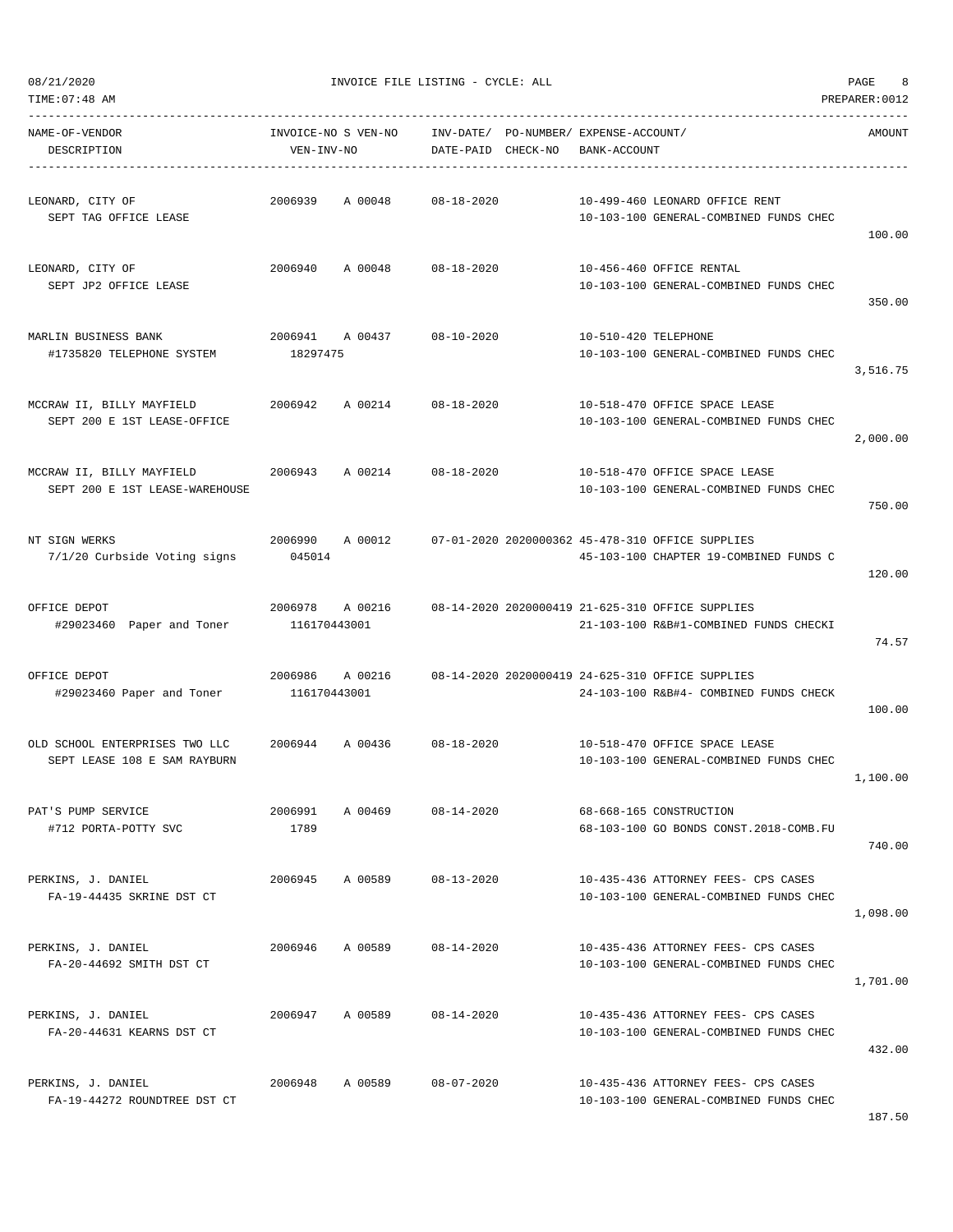| 08/21/2020                          |                                   | INVOICE FILE LISTING - CYCLE: ALL |                                                             | PAGE<br>9    |                                                           |                |
|-------------------------------------|-----------------------------------|-----------------------------------|-------------------------------------------------------------|--------------|-----------------------------------------------------------|----------------|
| TIME: 07:48 AM                      |                                   |                                   |                                                             |              |                                                           | PREPARER: 0012 |
| NAME-OF-VENDOR<br>DESCRIPTION       | INVOICE-NO S VEN-NO<br>VEN-INV-NO |                                   | INV-DATE/ PO-NUMBER/ EXPENSE-ACCOUNT/<br>DATE-PAID CHECK-NO | BANK-ACCOUNT |                                                           | AMOUNT         |
|                                     |                                   |                                   |                                                             |              |                                                           |                |
| PERKINS, J. DANIEL                  | 2006949                           | A 00589                           | 08-07-2020                                                  |              | 10-435-436 ATTORNEY FEES- CPS CASES                       |                |
| FA-19-44277 OBIER DST CT            |                                   |                                   |                                                             |              | 10-103-100 GENERAL-COMBINED FUNDS CHEC                    | 68.00          |
| PERKINS, J. DANIEL                  | 2006950                           | A 00589                           | 08-11-2020                                                  |              | 10-435-436 ATTORNEY FEES- CPS CASES                       |                |
| FA-20-44842 GOTLIN DST CT           |                                   |                                   |                                                             |              | 10-103-100 GENERAL-COMBINED FUNDS CHEC                    |                |
|                                     |                                   |                                   |                                                             |              |                                                           | 263.50         |
| PROPATH SERVICES, LLP               | 2006847                           | A 01189                           | $07 - 31 - 2020$                                            |              | 10-565-405 PRISONER MEDICAL                               |                |
| SO19234*01189*3 BROWN, ASHLEY       |                                   |                                   |                                                             |              | 10-103-100 GENERAL-COMBINED FUNDS CHEC                    |                |
|                                     |                                   |                                   |                                                             |              |                                                           | 32.75          |
| PROPATH SERVICES, LLP               | 2006848                           | A 01189                           | $07 - 31 - 2020$                                            |              | 10-565-405 PRISONER MEDICAL                               |                |
| SO19234*01189*3 BROWN, ASHLEY       |                                   |                                   |                                                             |              | 10-103-100 GENERAL-COMBINED FUNDS CHEC                    |                |
|                                     |                                   |                                   |                                                             |              |                                                           | 32.75          |
| PROPATH SERVICES, LLP               | 2006849                           | A 01189                           | 07-31-2020                                                  |              | 10-565-405 PRISONER MEDICAL                               |                |
| SO19234*01189*3 BROWN, ASHLEY       |                                   |                                   |                                                             |              | 10-103-100 GENERAL-COMBINED FUNDS CHEC                    |                |
|                                     |                                   |                                   |                                                             |              |                                                           | 32.75          |
| PROPATH SERVICES, LLP               | 2006850                           | A 01189                           | $07 - 31 - 2020$                                            |              | 10-565-405 PRISONER MEDICAL                               |                |
| SO19234*01189*3 BROWN, ASHLEY       |                                   |                                   |                                                             |              | 10-103-100 GENERAL-COMBINED FUNDS CHEC                    |                |
|                                     |                                   |                                   |                                                             |              |                                                           | 32.75          |
| PROPATH SERVICES, LLP               | 2006851                           | A 01189                           | $07 - 31 - 2020$                                            |              | 10-565-405 PRISONER MEDICAL                               |                |
| SO19234*01189*3 BROWN, ASHLEY       |                                   |                                   |                                                             |              | 10-103-100 GENERAL-COMBINED FUNDS CHEC                    |                |
|                                     |                                   |                                   |                                                             |              |                                                           | 24.73          |
| PROVOX SYSTEMS, INC.                | 2006977                           | A 00714                           | $07 - 28 - 2020$                                            |              | 20-449-453 COMPUTER SOFTWARE MAINTENAN                    |                |
| 7/28/20 PROVOX SOFTWARE MAINT. 0555 |                                   |                                   |                                                             |              | 20-103-100 CO.OFF.REC.MNGMT-COMB. FUND                    |                |
|                                     |                                   |                                   |                                                             |              |                                                           | 1,550.00       |
| REINERT PAPER & CHEMICAL CENTER     | 2006951                           | A 00478                           |                                                             |              | 08-11-2020 2020000413 10-560-332 SHERIFF JANITOR SUPPLIES |                |
| #FANNI100 Janitorial Supplies       | 414840                            |                                   |                                                             |              | 10-103-100 GENERAL-COMBINED FUNDS CHEC                    |                |
|                                     |                                   |                                   |                                                             |              |                                                           | 275.00         |
| REINERT PAPER & CHEMICAL CENTER     | 2006952                           | A 00478                           |                                                             |              | 08-11-2020 2020000414 10-513-332 JANITOR SUPPLIES         |                |
| #FANNI100 Janitorial Supplies       | 414906                            |                                   |                                                             |              | 10-103-100 GENERAL-COMBINED FUNDS CHEC                    |                |
|                                     |                                   |                                   |                                                             |              |                                                           | 57.95          |
| REINERT PAPER & CHEMICAL CENTER     | 2006985                           | A 00478                           |                                                             |              | 08-11-2020 2020000414 23-623-340 SHOP SUPPLIES            |                |
| #FANNI100 Paper Towels              | 414906                            |                                   |                                                             |              | 23-103-100 R&B#3-COMBINED FUNDS CHECKI                    |                |
|                                     |                                   |                                   |                                                             |              |                                                           | 47.30          |
| RELIANT                             | 2006953 A 00289                   |                                   | 08-17-2020                                                  |              | 10-513-440 UTILITIES ELECTRICITY                          |                |
| #2 533 978-9 S ANNEX ELECTRIC       |                                   | 111 030 132 558 1                 |                                                             |              | 10-103-100 GENERAL-COMBINED FUNDS CHEC                    |                |
|                                     |                                   |                                   |                                                             |              |                                                           | 565.49         |
| RELIANT                             | 2006954 A 00289                   |                                   | $08 - 17 - 2020$                                            |              | 10-512-440 UTILITIES ELECTRICITY                          |                |
| #6 716 696-7 CO-OP ELECTRIC         |                                   | 115 007 702 954 6                 |                                                             |              | 10-103-100 GENERAL-COMBINED FUNDS CHEC                    |                |
|                                     |                                   |                                   |                                                             |              |                                                           | 377.44         |
| RELIANT                             | 2006955                           | A 00289                           | 08-17-2020                                                  |              | 10-518-440 UTILITIES ELECTRICITY                          |                |
| #12 832 845-7 200 1ST ELECTRIC      |                                   | 117 007 538 255 6                 |                                                             |              | 10-103-100 GENERAL-COMBINED FUNDS CHEC                    |                |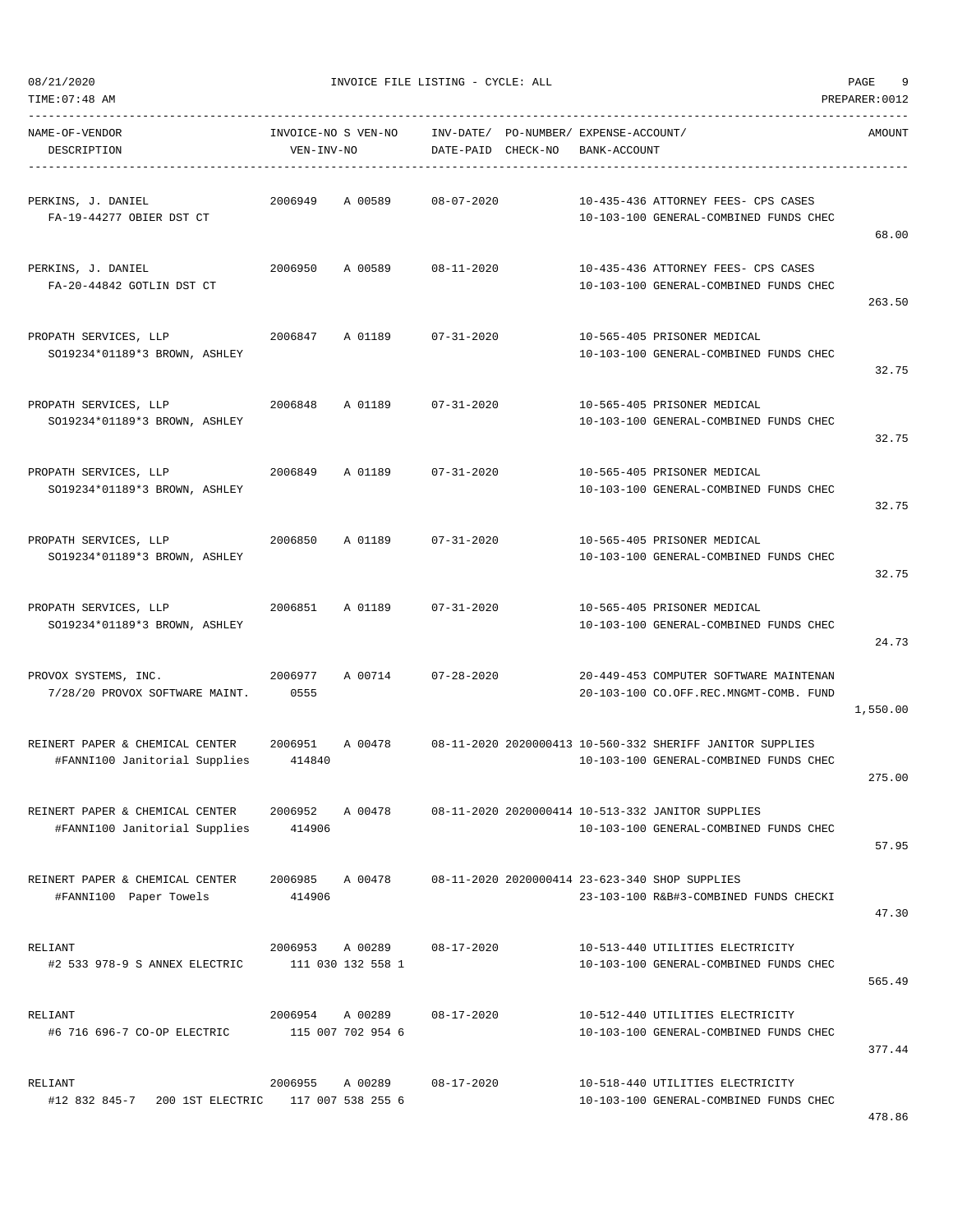| NAME-OF-VENDOR<br>DESCRIPTION                                    | VEN-INV-NO                           | INVOICE-NO S VEN-NO        | DATE-PAID CHECK-NO | INV-DATE/ PO-NUMBER/ EXPENSE-ACCOUNT/<br>BANK-ACCOUNT                      | AMOUNT |
|------------------------------------------------------------------|--------------------------------------|----------------------------|--------------------|----------------------------------------------------------------------------|--------|
| RELIANT                                                          | 2006979                              | A 00289                    | $08 - 17 - 2020$   | 21-621-440 UTILITY ELECTRICITY                                             |        |
| #2 533 974-8 PCT 1 ELECTRIC                                      | 113 009 630 531 7                    |                            |                    | 21-103-100 R&B#1-COMBINED FUNDS CHECKI                                     | 55.43  |
| RELIANT                                                          | 2006980                              | A 00289 08-14-2020         |                    | 22-622-440 UTILITY ELECTRICITY                                             |        |
| #2 533 972-2 310 HWY 69 ELECTRIC 112 011 842 131 7               |                                      |                            |                    | 22-103-100 R&B#2- COMBINED FUNDS CHECK                                     | 114.11 |
| RELIANT                                                          | 2006981                              | A 00289                    | $08 - 14 - 2020$   | 22-622-440 UTILITY ELECTRICITY                                             |        |
| #2 591 591-9 310 HWY 69 ELECTRIC 302 001 877 514 3               |                                      |                            |                    | 22-103-100 R&B#2- COMBINED FUNDS CHECK                                     | 24.54  |
| RELIANT                                                          | 2006982                              | A 00289                    | 08-14-2020         | 22-622-440 UTILITY ELECTRICITY                                             |        |
| #2 591 592-7 310 HWY 69 ELECTRIC 302 001 877 515 0               |                                      |                            |                    | 22-103-100 R&B#2- COMBINED FUNDS CHECK                                     | 10.76  |
| RELIANT                                                          | 2006987 A 00289                      |                            | 08-18-2020         | 24-624-440 UTILITY ELECTRICITY                                             |        |
| #12 434 985-3 1369 HWY 56 ELECTRIC 302 001 881 005 6             |                                      |                            |                    | 24-103-100 R&B#4- COMBINED FUNDS CHECK                                     | 70.06  |
| RELIANT<br>#12 434 984-6 RECRD3/FM273 ELECTRIC 302 001 881 004 9 |                                      | 2006988 A 00289 08-18-2020 |                    | 24-624-440 UTILITY ELECTRICITY<br>24-103-100 R&B#4- COMBINED FUNDS CHECK   |        |
|                                                                  |                                      |                            |                    |                                                                            | 20.80  |
| RELIANT<br>#2 533 980-5 CH ELECTRIC                              | 114 007 989 731 3                    | 2006993 A 00289 08-20-2020 |                    | 10-510-440 UTILITIES ELECTRICITY<br>10-103-100 GENERAL-COMBINED FUNDS CHEC |        |
|                                                                  |                                      |                            |                    |                                                                            | 103.68 |
| RELIANT<br>#2 533 982-1 CO BLDG ELECTRIC 114 007 989 733 9       | 2006994 A 00289                      |                            | 08-20-2020         | 10-511-440 UTILITIES ELECTRICITY<br>10-103-100 GENERAL-COMBINED FUNDS CHEC |        |
|                                                                  |                                      |                            |                    |                                                                            | 452.60 |
| RELIANT<br>#2 533 981-3 TDHS ELECTRIC                            | 114 007 989 732 1                    | 2006995 A 00289 08-20-2020 |                    | 10-640-440 UTILITIES ELECTRICITY<br>10-103-100 GENERAL-COMBINED FUNDS CHEC |        |
|                                                                  |                                      |                            |                    |                                                                            | 730.21 |
| RELIANT<br>#9 599 777-1 AGRILIFE ELECTRIC 303 001 791 906 3      |                                      | 2006996 A 00289 08-20-2020 |                    | 10-516-440 UTILITIES ELECTRICITY<br>10-103-100 GENERAL-COMBINED FUNDS CHEC |        |
|                                                                  |                                      |                            |                    |                                                                            | 306.25 |
| RELIANT<br>#15 119 264-8 TURNER ELECTRIC                         | 2006997 A 00289<br>115 007 713 069 0 |                            | 08-20-2020         | 10-518-440 UTILITIES ELECTRICITY<br>10-103-100 GENERAL-COMBINED FUNDS CHEC |        |
|                                                                  |                                      |                            |                    |                                                                            | 223.51 |
| RELIANT<br>#7 358 371-8 PCT 4 ELECTRIC                           | 2007004 A 00289                      | 115 007 713 056 7          | 08-20-2020         | 24-624-440 UTILITY ELECTRICITY<br>24-103-100 R&B#4- COMBINED FUNDS CHECK   |        |
|                                                                  |                                      |                            |                    |                                                                            | 160.79 |
| SHERMAN MD PROVIDER INC<br>SO19234*01171*2 BROWN, ASHLEY         | 2006836                              | A 01171                    | $07 - 31 - 2020$   | 10-565-405 PRISONER MEDICAL<br>10-103-100 GENERAL-COMBINED FUNDS CHEC      |        |
|                                                                  |                                      |                            |                    |                                                                            | 79.62  |
| SHERMAN MD PROVIDER INC<br>SO19234*01171*2 BROWN, ASHLEY         |                                      | 2006837 A 01171            | $07 - 31 - 2020$   | 10-565-405 PRISONER MEDICAL<br>10-103-100 GENERAL-COMBINED FUNDS CHEC      |        |

-----------------------------------------------------------------------------------------------------------------------------------

TIME:07:48 AM PREPARER:0012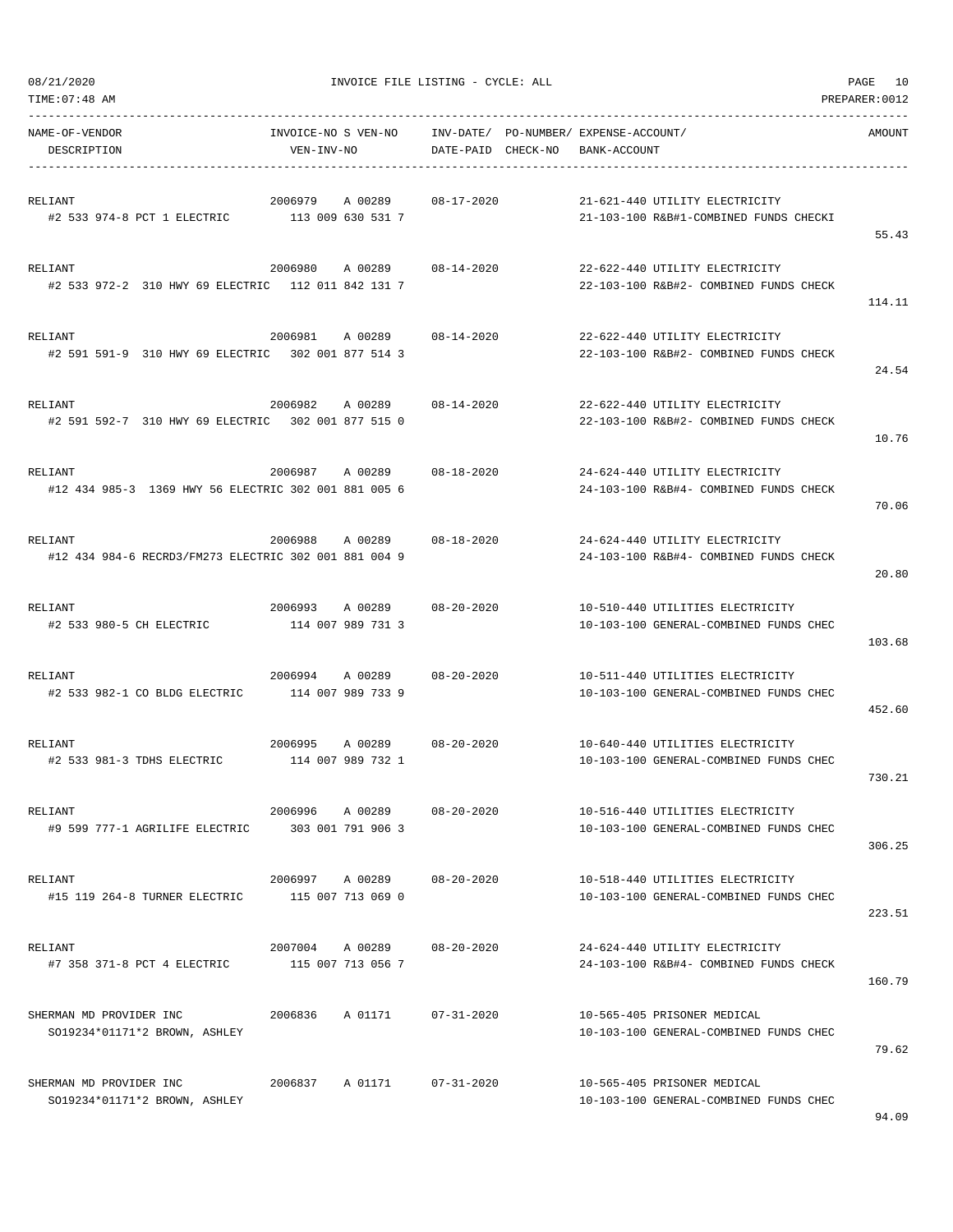| TIME: 07:48 AM                                                 |                                   |         |                    |                                                       |                                                                               | PREPARER: 0012 |
|----------------------------------------------------------------|-----------------------------------|---------|--------------------|-------------------------------------------------------|-------------------------------------------------------------------------------|----------------|
| NAME-OF-VENDOR<br>DESCRIPTION                                  | INVOICE-NO S VEN-NO<br>VEN-INV-NO |         | DATE-PAID CHECK-NO | INV-DATE/ PO-NUMBER/ EXPENSE-ACCOUNT/<br>BANK-ACCOUNT |                                                                               | AMOUNT         |
| SHERMAN MD PROVIDER INC<br>SO38561*01171*15 FREIMAN, LARI      | 2006900                           | A 01171 | $07 - 27 - 2020$   |                                                       | 10-565-405 PRISONER MEDICAL<br>10-103-100 GENERAL-COMBINED FUNDS CHEC         | 33.27          |
| SHERMAN RADIOLOGY ASSOCIATES<br>200709*00322*1 WALLACE, MARSHA | 2006844                           | A 00322 | $07 - 07 - 2020$   |                                                       | 10-645-411 PHYSICIAN, NON-EMERGENCY<br>10-103-100 GENERAL-COMBINED FUNDS CHEC | 8.29           |
| SHERMAN RADIOLOGY ASSOCIATES<br>200711*00322*1 OBRIEN, JENNIFE | 2006846                           | A 00322 | $07 - 28 - 2020$   |                                                       | 10-645-411 PHYSICIAN, NON-EMERGENCY<br>10-103-100 GENERAL-COMBINED FUNDS CHEC | 6.68           |
| SOLOMON, AMANDA<br>FA-19-44272 ROUNDTREE DST CT                | 2006956                           | A 00801 | $08 - 07 - 2020$   |                                                       | 10-435-436 ATTORNEY FEES- CPS CASES<br>10-103-100 GENERAL-COMBINED FUNDS CHEC | 1,178.00       |
| SOLOMON, AMANDA<br>FA-20-44897 RUBIO DST CT                    | 2006957                           | A 00801 | $08 - 11 - 2020$   |                                                       | 10-435-436 ATTORNEY FEES- CPS CASES<br>10-103-100 GENERAL-COMBINED FUNDS CHEC | 513.00         |
| SOLOMON, AMANDA<br>FA-20-44842 GATLIN DST CT                   | 2006958                           | A 00801 | $08 - 11 - 2020$   |                                                       | 10-435-436 ATTORNEY FEES- CPS CASES<br>10-103-100 GENERAL-COMBINED FUNDS CHEC | 332.50         |
| SOLOMON, AMANDA<br>FA-19-44139 GARZA DST CT                    | 2006959                           | A 00801 | 08-06-2020         |                                                       | 10-435-436 ATTORNEY FEES- CPS CASES<br>10-103-100 GENERAL-COMBINED FUNDS CHEC | 1,016.50       |
| SPARKLIGHT<br>#120620497 200 1ST INTERNET                      | 2006960                           | A 00707 | $08 - 17 - 2020$   |                                                       | 10-518-421 INTERNET SERVICES<br>10-103-100 GENERAL-COMBINED FUNDS CHEC        | 231.43         |
| SPARKLIGHT<br>#102575958 2505 CENTER INTERNET                  | 2006961                           | A 00707 | $08 - 17 - 2020$   |                                                       | 10-665-422 CABLE INTERNET<br>10-103-100 GENERAL-COMBINED FUNDS CHEC           | 64.99          |
| SPARKLIGHT<br>#120620588 800 2ND INTERNET                      | 2006962                           | A 00707 | $08 - 17 - 2020$   |                                                       | 10-518-421 INTERNET SERVICES<br>10-103-100 GENERAL-COMBINED FUNDS CHEC        | 443.93         |
| SPARKLIGHT<br>#120620638 210 MAIN INTERNET                     | 2006963                           | A 00707 | $08 - 17 - 2020$   | 10-513-421 INTERNET                                   | 10-103-100 GENERAL-COMBINED FUNDS CHEC                                        | 231.43         |
| SPARKLIGHT<br>#128529310 108 SAM RAYBURN INTERNET              | 2006964                           | A 00707 | $08 - 17 - 2020$   |                                                       | 10-518-421 INTERNET SERVICES<br>10-103-100 GENERAL-COMBINED FUNDS CHEC        | 139.39         |
| SPARKLIGHT<br>#120620513 200 8TH INTERNET                      | 2006965                           | A 00707 | $08 - 17 - 2020$   |                                                       | 10-518-421 INTERNET SERVICES<br>10-103-100 GENERAL-COMBINED FUNDS CHEC        | 231.43         |
| SPARKLIGHT<br>#121459531 1203 SAM RAYBURNINTERNET              | 2006966                           | A 00707 | $08 - 17 - 2020$   | 10-645-441 DSL LINE                                   | 10-103-100 GENERAL-COMBINED FUNDS CHEC                                        |                |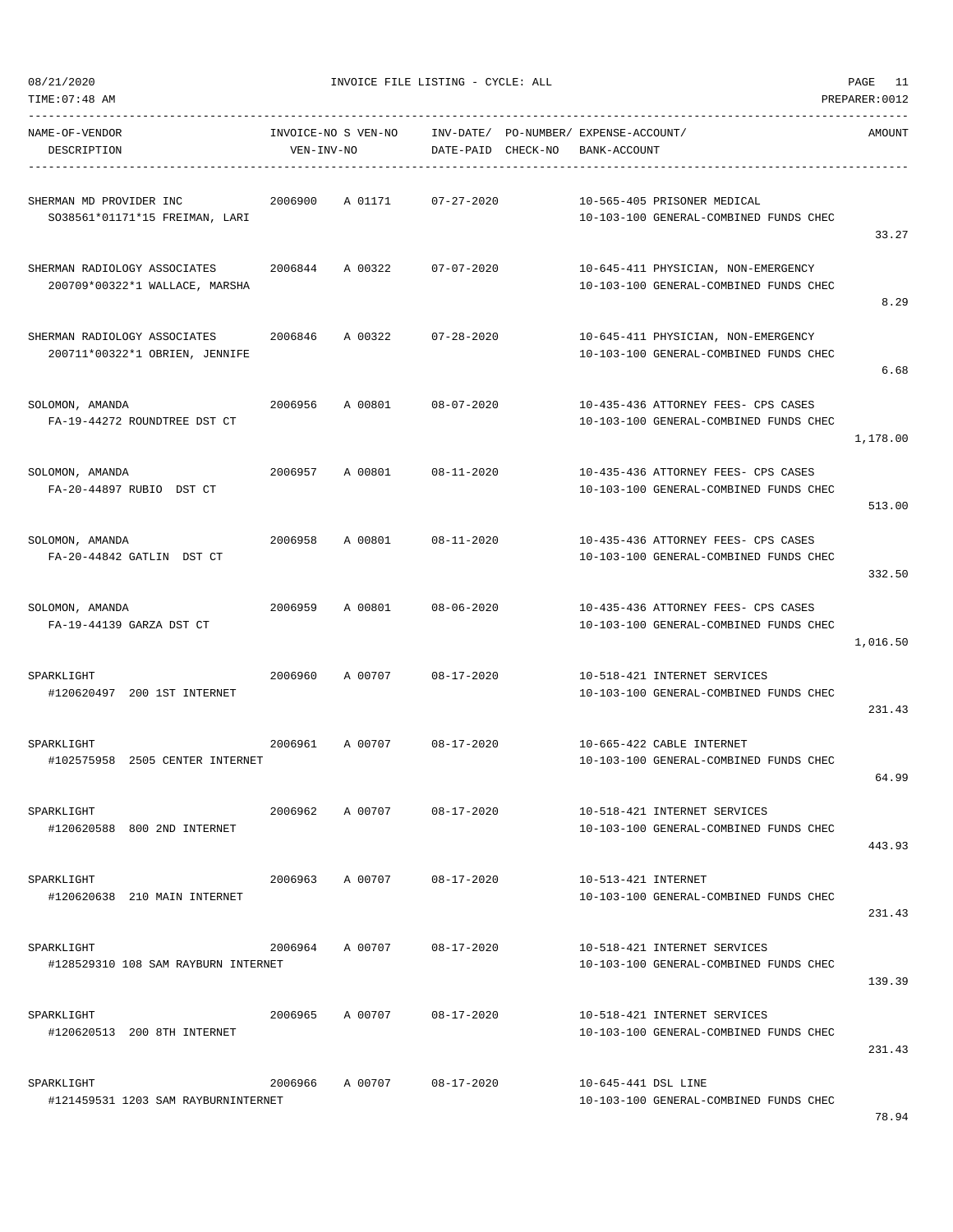|  | 08/21/2020 |
|--|------------|
|  |            |

| TIME: 07:48 AM                                                                            |                                   |         |                                 |                                             |                                                                              | PREPARER: 0012 |
|-------------------------------------------------------------------------------------------|-----------------------------------|---------|---------------------------------|---------------------------------------------|------------------------------------------------------------------------------|----------------|
| NAME-OF-VENDOR<br>DESCRIPTION                                                             | INVOICE-NO S VEN-NO<br>VEN-INV-NO |         | INV-DATE/<br>DATE-PAID CHECK-NO | PO-NUMBER/ EXPENSE-ACCOUNT/<br>BANK-ACCOUNT |                                                                              | AMOUNT         |
|                                                                                           |                                   |         |                                 |                                             |                                                                              |                |
| SPARKLIGHT                                                                                | 2006967                           | A 00707 | $08 - 17 - 2020$                |                                             | 10-514-421 TELEPHONE/INTERNET                                                |                |
| #120140181 514 CHESTNUT INTERNET                                                          |                                   |         |                                 |                                             | 10-103-100 GENERAL-COMBINED FUNDS CHEC                                       | 82.69          |
|                                                                                           |                                   | A 00707 |                                 |                                             | 10-560-444 INTERNET SERVICE                                                  |                |
| SPARKLIGHT<br>#127664639 SHERIFF INTERNET                                                 | 2006968                           |         | 08-17-2020                      |                                             | 10-103-100 GENERAL-COMBINED FUNDS CHEC                                       |                |
|                                                                                           |                                   |         |                                 |                                             |                                                                              | 220.81         |
| SPARKLIGHT                                                                                | 2006989                           | A 00707 | $08 - 17 - 2020$                |                                             | 24-624-421 DSL INTERNET                                                      |                |
| 121664254 PCT 4 INTERNET                                                                  |                                   |         |                                 |                                             | 24-103-100 R&B#4- COMBINED FUNDS CHECK                                       |                |
|                                                                                           |                                   |         |                                 |                                             |                                                                              | 82.69          |
| SYED, DR. IFTEQAR M.                                                                      | 2006898                           | A 00998 | $07 - 14 - 2020$                |                                             | 10-645-411 PHYSICIAN, NON-EMERGENCY                                          |                |
| 191204*00998*13 SPURLOCK, STEP                                                            |                                   |         |                                 |                                             | 10-103-100 GENERAL-COMBINED FUNDS CHEC                                       | 33.27          |
|                                                                                           |                                   |         |                                 |                                             |                                                                              |                |
| TEXAS DEPT. OF STATE HEALTH SERVICE 2006969<br>#2014-044447-001 JULY REMOTE BIRTH 2011476 |                                   | A 00767 | $08 - 03 - 2020$                |                                             | 10-409-489 COURT COSTS/ARREST FEES<br>10-103-100 GENERAL-COMBINED FUNDS CHEC |                |
|                                                                                           |                                   |         |                                 |                                             |                                                                              | 118.95         |
|                                                                                           |                                   |         |                                 |                                             |                                                                              |                |
| TMC BONHAM HOSPITAL<br>SO06918*01177*2 PEAL, MICHAEL                                      | 2006834                           | A 01177 | $08 - 06 - 2020$                |                                             | 10-565-405 PRISONER MEDICAL<br>10-103-100 GENERAL-COMBINED FUNDS CHEC        |                |
|                                                                                           |                                   |         |                                 |                                             |                                                                              | 81.45          |
| TMC BONHAM HOSPITAL                                                                       | 2006839                           | A 01177 | $08 - 07 - 2020$                |                                             | 10-565-405 PRISONER MEDICAL                                                  |                |
| SO24117*01177*3 BAILEY JR, LLO                                                            |                                   |         |                                 |                                             | 10-103-100 GENERAL-COMBINED FUNDS CHEC                                       |                |
|                                                                                           |                                   |         |                                 |                                             |                                                                              | 39.60          |
| TMC BONHAM HOSPITAL                                                                       | 2006862                           | A 01177 | $08 - 06 - 2020$                |                                             | 10-565-405 PRISONER MEDICAL                                                  |                |
| 170807*01177*1 TALLEY, KENNETH                                                            |                                   |         |                                 |                                             | 10-103-100 GENERAL-COMBINED FUNDS CHEC                                       |                |
|                                                                                           |                                   |         |                                 |                                             |                                                                              | 425.85         |
| TMC BONHAM HOSPITAL                                                                       | 2006897                           | A 01177 | $07 - 25 - 2020$                |                                             | 10-565-405 PRISONER MEDICAL                                                  |                |
| SO39408*01177*3 SMITH, BLAKE M                                                            |                                   |         |                                 |                                             | 10-103-100 GENERAL-COMBINED FUNDS CHEC                                       | 3,296.25       |
|                                                                                           |                                   |         |                                 |                                             |                                                                              |                |
| TMC BONHAM HOSPITAL                                                                       | 2006899                           | A 01177 | $07 - 28 - 2020$                |                                             | 10-645-414 HOSPITAL, OUTPATIENT                                              |                |
| 200711*01177*2 OBRIEN, JENNIFE                                                            |                                   |         |                                 |                                             | 10-103-100 GENERAL-COMBINED FUNDS CHEC                                       | 179.70         |
|                                                                                           |                                   |         |                                 |                                             |                                                                              |                |
| TXU ENERGY<br>#900011583831 S ANNEX ELECTRIC                                              | 2006970 A 00160<br>055427497698   |         | $08 - 15 - 2020$                |                                             | 10-513-440 UTILITIES ELECTRICITY<br>10-103-100 GENERAL-COMBINED FUNDS CHEC   |                |
|                                                                                           |                                   |         |                                 |                                             |                                                                              | 27.43          |
| TYLER TECHNOLOGIES, INC.                                                                  | 2006971 A 00310                   |         |                                 | 07-21-2020 2020000085 10-435-574 TECHNOLOGY |                                                                              |                |
| #45205 T&M SVC                                                                            | $020 - 25495$                     |         |                                 |                                             | 10-103-100 GENERAL-COMBINED FUNDS CHEC                                       |                |
|                                                                                           |                                   |         |                                 |                                             |                                                                              | 225.00         |
| TYLER TECHNOLOGIES, INC.                                                                  | 2006972 A 00310                   |         | $07 - 31 - 2020$                |                                             | 10-510-453 COMPUTER SOFTWARE MAINTEN                                         |                |
| #45205 FINANCIALS                                                                         | 025-305225                        |         |                                 |                                             | 10-103-100 GENERAL-COMBINED FUNDS CHEC                                       |                |
|                                                                                           |                                   |         |                                 |                                             |                                                                              | 83.22          |
| UT SOUTHWESTERN-MSP                                                                       | 2006881                           | A 00243 | $10 - 01 - 2019$                |                                             | 10-645-411 PHYSICIAN, NON-EMERGENCY                                          |                |
| 190508*00243*14 WEBB, BRANDIE                                                             |                                   |         |                                 |                                             | 10-103-100 GENERAL-COMBINED FUNDS CHEC                                       |                |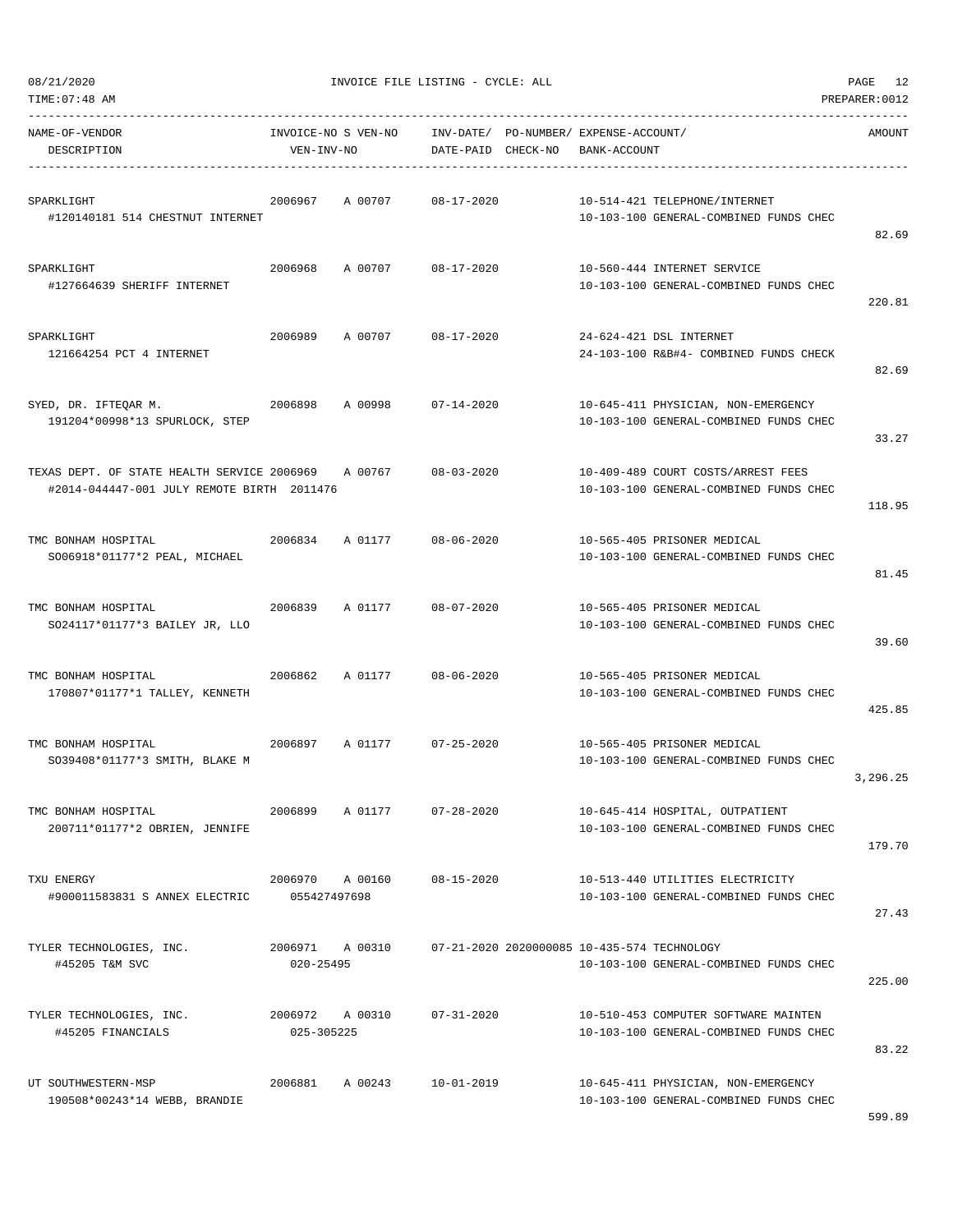| TIME: 07:48 AM                                                  |        |                            |                                       |                      |                                        | PREPARER: 0012 |
|-----------------------------------------------------------------|--------|----------------------------|---------------------------------------|----------------------|----------------------------------------|----------------|
| NAME-OF-VENDOR                                                  |        | INVOICE-NO S VEN-NO        | INV-DATE/ PO-NUMBER/ EXPENSE-ACCOUNT/ |                      |                                        | AMOUNT         |
| DESCRIPTION                                                     |        | VEN-INV-NO                 | DATE-PAID CHECK-NO BANK-ACCOUNT       |                      |                                        |                |
|                                                                 |        |                            |                                       |                      |                                        |                |
| 190508*00243*14 WEBB, BRANDIE                                   |        |                            |                                       |                      | 10-103-100 GENERAL-COMBINED FUNDS CHEC | 89.28          |
|                                                                 |        |                            |                                       |                      |                                        |                |
| VESTED NETWORKS<br>#VN1052 TELEPHONES                           | IN5600 | 2006973 A 00480 08-16-2020 |                                       | 10-510-420 TELEPHONE | 10-103-100 GENERAL-COMBINED FUNDS CHEC |                |
|                                                                 |        |                            |                                       |                      |                                        | 82.50          |
| WOLFE, TIDWELL & MCCOY, LLP 		 2006974 		 A 00077 		 06-17-2020 |        |                            |                                       |                      | 10-409-399 CLAIMS SETTLEMENTS          |                |
| 6/17/20 STILLWELL CLAIM                                         | 2543   |                            |                                       |                      | 10-103-100 GENERAL-COMBINED FUNDS CHEC | 262.50         |
| WOLFE, TIDWELL & MCCOY, LLP 		 2006975 		 A 00077 		 08-18-2020 |        |                            |                                       |                      | 10-409-399 CLAIMS SETTLEMENTS          |                |
| 8/18/20 STILLWELL CLAIM                                         | 2582   |                            |                                       |                      | 10-103-100 GENERAL-COMBINED FUNDS CHEC | 352.50         |
|                                                                 |        |                            |                                       |                      |                                        |                |
| WOODSON, MARY ANN CSR, RPR 2006976 A 00486 08-19-2020           |        |                            |                                       |                      | 10-435-438 COURT REPORTER EXPENSE      |                |
| 8/19/20 CR-19-27112 TRANSCRIPT                                  |        |                            |                                       |                      | 10-103-100 GENERAL-COMBINED FUNDS CHEC | 71.50          |